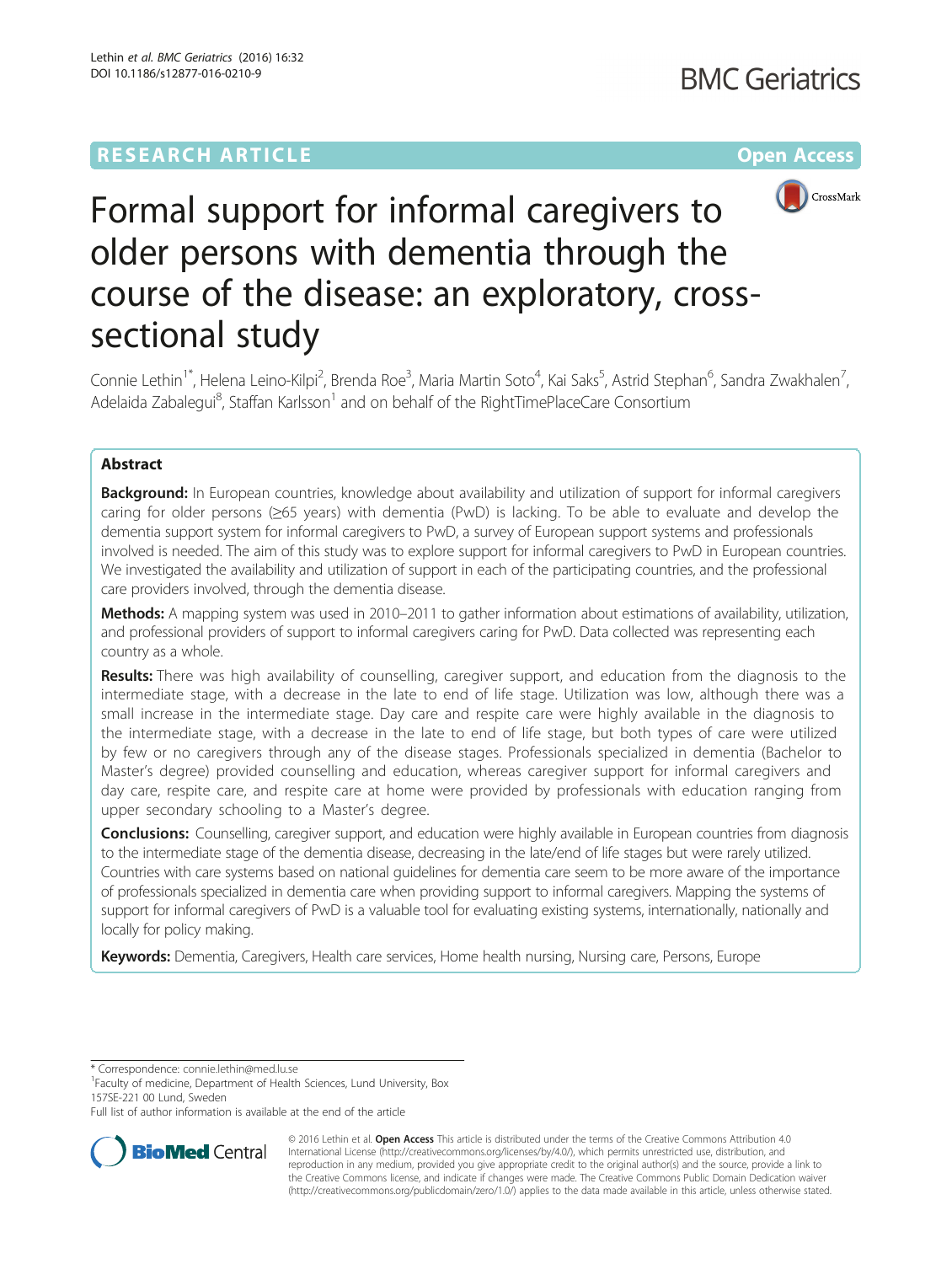### Background

Formal support for informal caregivers is crucial for decreasing perceived strain when caring for older persons  $(\geq 65$  years) with dementia (PwD) through the trajectory of the disease. Support from health care and social services for informal caregivers may improve their wellbeing as well as ensure improved care for the older PwD [[1\]](#page-13-0). Across Europe, comparable knowledge about availability and utilization of support for informal caregivers caring for older PwD is lacking. It has been suggested that to understand, interpret, and meet the needs for formal support to informal caregivers of older PwD and provide adequate dementia support/care requires professionals with specific expertise and knowledge [\[2](#page-13-0), [3](#page-13-0)]. Knowledge regarding formal care providers involved in the support to informal caregivers through the dementia trajectory is sparse. To be able to develop and evaluate the dementia support system for informal caregivers of older PwD according to national policies, we need a survey of European support systems and professionals involved, which will provide a knowledge base and enable the different European countries to learn from each other.

Informal caregivers are the main providers of care and services for PwD along the dementia trajectory [\[4](#page-13-0)–[6](#page-13-0)]. Among older PwD, informal caregivers provide approximately 75 % of the care at home including help with activities of daily living (ADLs), dealing with finances, and supervision tasks [[7\]](#page-13-0). Informal caregivers may be defined as persons without formal health care education who are caring for, or helping, a person with functional disabilities, prolonged psychiatric or physical illness, or age-related problems [\[8\]](#page-13-0). Due to association with neurodegenerative disorders, dementia progresses along a continuum with a series of stages from diagnosis to end of life. Most cases of progressive dementia extend across more than one stage. In the early stage, there is a slight cognitive impairment, which might impact on ADLs, cognition, and social functioning. In the intermediate/moderate stage, there is increased memory loss, and dependency on help with ADLs and social needs. There is severe cognitive impairment in the late stage, when PwD are unable to look after themselves without continuous assistance with ADLs and social needs. In the end of life/final stage, it is obvious that the PwD has limited time to live [[9\]](#page-13-0). The experience of informal caregivers when providing care and service to older PwD may differ from person to person. Some perceive the caring as a positive experience [[10\]](#page-13-0) but it can also be physically and mentally demanding and sometimes more than they can manage [\[10](#page-13-0)–[12](#page-13-0)]. Informal caregivers caring for older PwD are at increased risk of stress, depression, strain, and other health complications [[13, 14\]](#page-13-0) and have higher mortality compared to

informal caregivers caring for older persons without dementia [[11\]](#page-13-0). Informal caregivers sometimes experience strain, and changes such as shifts in power, health, quality of life, and social networks [[10](#page-13-0), [14](#page-13-0)]. Informal caregiver strain is one reason for nursing home admission for the older PwD [[15, 16](#page-13-0)]. Therefore, support from health care and social service systems is essential to empower informal caregivers to provide care at home for an older PwD through the course of the disease [\[17](#page-13-0)].

Significant differences exist between European countries regarding support from formal care and social services and families' responsibilities for older PwD. In Scandinavian countries, the formal care and social support provided is based on individual needs and availability of support from the municipality or the county council [[18\]](#page-13-0). In Germany, long-term care insurance only partially covers the risk of care dependency and the families are expected to contribute. The government covers all expenses in case a family is not able to contribute [[19\]](#page-13-0). In Estonia, families have a legal obligation towards sick and impaired relatives, which includes provision of care and service and economic security [[20\]](#page-13-0). Policies in European countries may include paid care leave (e.g. Belgium), providing respite care (e.g., Austria, Germany, and Denmark), and counselling and training services (e.g., Sweden) [\[21](#page-13-0)]. To be able to evaluate and develop the support for informal caregivers of older PwD, exploring the support systems in European countries is essential.

Informal caregivers have varying and individual needs of support from formal care as the dementia disease progresses [[9](#page-13-0)]. The scientific evidence of the effect of different support on caregiver strain, wellbeing, and quality of life is not very strong and in some cases contradictory. In a study by Parker et al. [\[22](#page-13-0)], psycho-educational interventions had some positive effect on caregiver depression, health, subjective wellbeing, self-efficacy, and strain. In addition, it has been reported that support might be beneficial in decreasing caregiver strain and that multi-component interventions had varying impact on depressive symptoms, quality of life, and caregiver reaction to care recipient behaviour problems and satisfaction [[23\]](#page-13-0). Another study indicated that interventions for caregivers of PwD had little effect on depression, strain, and subjective wellbeing of the informal caregiver. The interventions included psycho-educational, cognitive–behavioural, counselling/case management, and general support, and respite care [\[24](#page-13-0)]. Informal caregivers can have a lack of understandable knowledge [\[25](#page-13-0)] such as information about dementia, prognosis, and how to deal with behaviour in PwD that is perceived as difficult [\[26](#page-13-0)]. Professional providers of care and support (for example employed physicians, registered and auxiliary nurses) need knowledge and skills to improve the care for older PwD and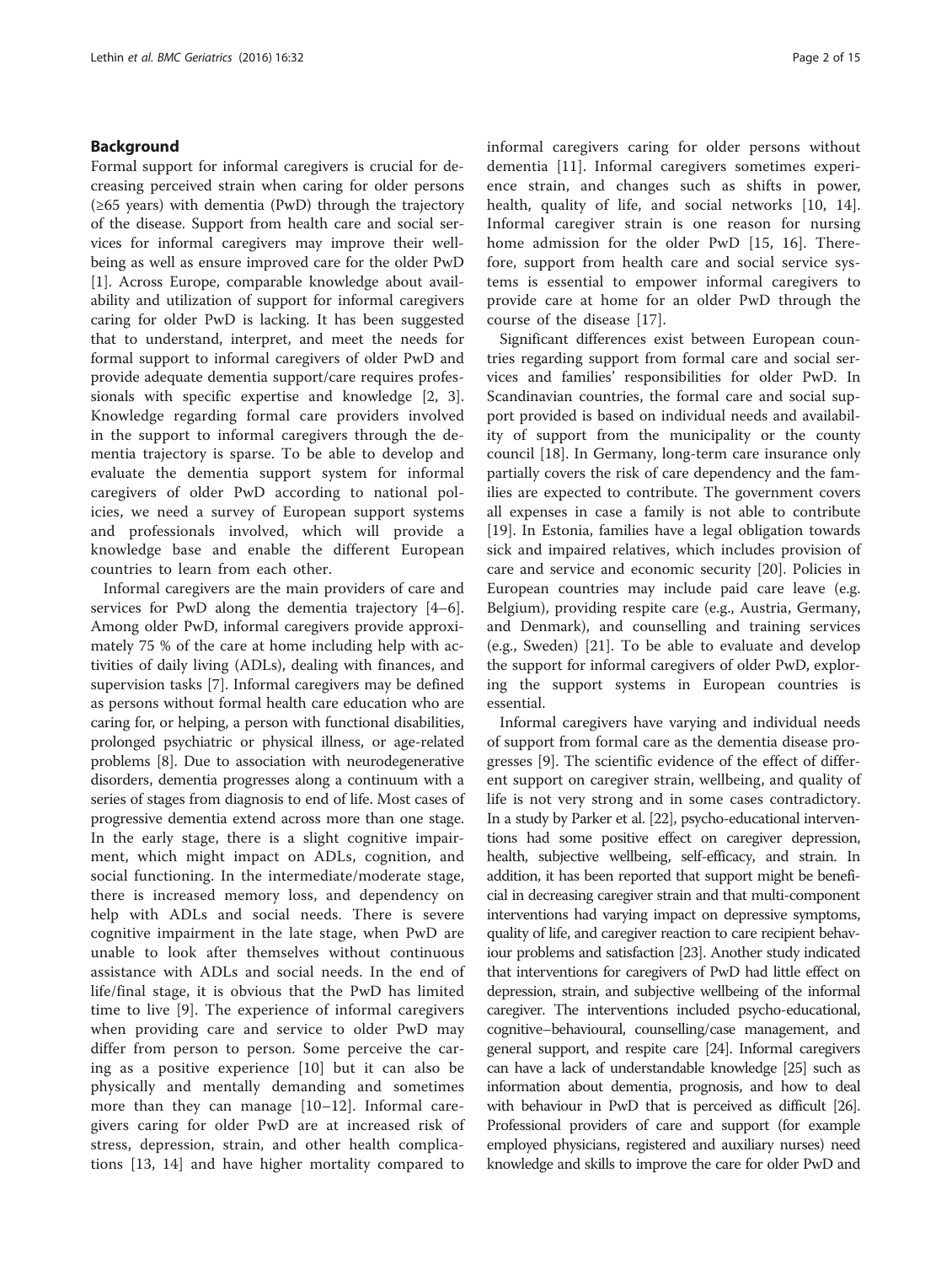the wellbeing and quality of life of the informal caregiver [[27\]](#page-13-0). Hence, it is important to develop and improve the support system from formal care to ensure the wellbeing of informal caregivers. Exploring dementia care and support for informal caregivers caring for PwD through the trajectory of the disease is valuable for development of support and national policies [[17](#page-13-0)].

### Aims

The aims of this study were to explore formal support for informal caregivers to older (≥65 years) PwD in terms of availability and utilization, and to examine the educational level of professional providers involved in the care and support of informal caregivers of PwD through the course of the disease across eight European countries.

### **Methods**

### **Design**

This study was an exploratory cross-sectional study conducted in eight European countries (Estonia, England, Finland, France, Germany, the Netherlands, Spain and Sweden).

### Context

The study formed a part of the European project "Right-TimePlaceCare" (RTPC; the European Commission, 7th framework research project; contract number 24 21 53) with participating countries intended to represent Europe from the north, south, west, east and central [[28](#page-13-0)]. The aim of the RTPC project was to improve health services for European citizens with dementia and develop best practice strategies for transition from professional home care to institutional long-term nursing care facilities. This study was carried out to find out each participating country's health care and social service systems for informal caregivers of older PwD with regard to the country's national regulations, guidelines, and insurances (Table 1).

### The sample

Researcher collecting data for this study were RTPC partners from each participating country.

### The instrument

The mapping system was developed by Hallberg et al. [[29\]](#page-13-0). It was used to describe care and service activities for PwD and their informal caregivers in the participating countries. Terminology, dementia stages and description of care and services activities for older PwD (≥65 years), informal caregivers and formal care providers involved was developed in consensus between researchers in the eight countries [\[29](#page-13-0)]. The mapping system horizontally described five stages of dementia: diagnosis, early stage, intermediate stage, late stage, and end of life. Vertically, different types of care and services activities were described. The mapping system included 50 different activities divided into seven categories: screening, diagnostic procedures, treatment of dementia; outpatient care facilities; care at home; institutional care; palliative care; informal caregiving and supportive actions; and civic organisations [[29](#page-13-0)]. Each aspect of care and services activities, included estimations of availability, utilization, and providers of support, was related to each of the five stages of dementia. Response alternatives for estimations of availability were "[available] For all", "For most", "For few" and "For no

**Table 1** Care and support systems for informal caregivers to persons with dementia in eight European countries

|                 | National regulations                                                                 | National quidelines                                             | Insurances                                                                                        |
|-----------------|--------------------------------------------------------------------------------------|-----------------------------------------------------------------|---------------------------------------------------------------------------------------------------|
| Estonia         | Welfare services for the elderly                                                     | No national quidelines                                          | Estonian Health Insurance Fund                                                                    |
| Finland         | The social and health care system                                                    | Under development                                               | National Health Insurance                                                                         |
| France          | Long-term care                                                                       | The Alzheimer's disease plan "Plan AD<br>2008-2012"             | National Health Insurance                                                                         |
| Germany         | Health care and long-term care                                                       | Three guidelines from different medical<br>scientific societies | Long-Term Care Insurance                                                                          |
| The Netherlands | Within the Health Insurance Act and<br>the Social Support Act                        | "National Dementia Program"                                     | Exceptional Medical Expenses Act (AWBZ):<br>informal caregivers can apply for needs<br>assessment |
| Spain           | Universal Health Coverage                                                            | No national quidelines                                          | Cohesion Fund                                                                                     |
|                 | Law 39/2006: promotion of personal<br>autonomy and care of people with<br>dependency |                                                                 |                                                                                                   |
| Sweden          | Within the Social Services Act and<br>the Health and Medical Service Act             | National guidelines for care and service<br>for dementia        | National Health Insurance                                                                         |
| England         | Within the Community Care Act and<br>the National Health Service Act                 | The National Dementia Strategy for<br>England                   | The National Health Service (NHS)                                                                 |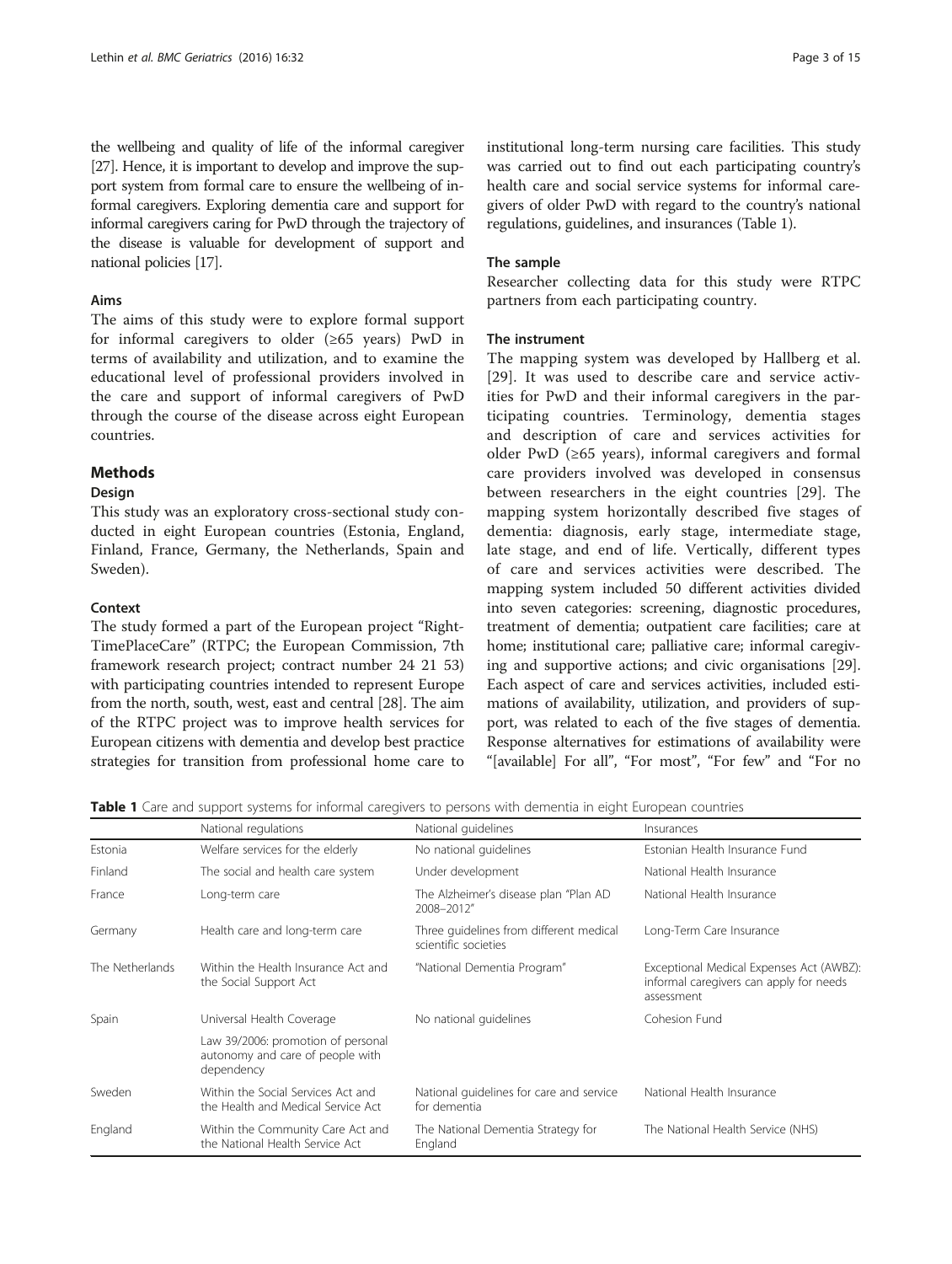one"; for estimations of utilization, they were "[utilized] By all", "By most", "By few", and "By no one" [[29\]](#page-13-0). The term "not applicable" (NA) was used when the activity was available, but either it was not suitable for a specific disease stage or it was not suitable at all. Providers of each care and service activity were reported in the mapping system and it was possible to state one or more care providers. In the study by Hallberg et al. [[29\]](#page-13-0), availability of screening, diagnostic procedures, treatment of dementia; outpatient care facilities; and palliative care was analysed. The result showed that care at home had the broadest range of activities, whilst supportive actions for informal caregiving had the smallest range. Professional care providers involved in the screening, diagnostic procedure and care at home and their educational level have been explored [\[30](#page-13-0)], according to the International Standard Classification of Education (ISCED) [\[31](#page-13-0)] (Table [2](#page-4-0)). The result showed that professionals with a Bachelor's degree or above were involved in the screening and diagnostic procedure. Care at home was provided by professionals trained at a lower level or staff with no formal training [\[30](#page-13-0)]. Care and services activities available for care at home for PwD were in total 16 and are presented elsewhere [[32\]](#page-13-0). In the present study, ten activities for informal caregiving and supportive actions are presented: counselling, caregiver support, education, reimbursement, no reimbursement, day care, specialized day care for dementia, residential respite care, specialized residential respite care for dementia, and respite care at home (Table [3](#page-6-0)). Professionals providing the supportive actions for informal caregiving are presented in Table [4](#page-8-0).

### Data collection

Established researchers with extensive practical and research experience in dementia care from each country, seven universities and one university hospital, contributed to the data collection representing their country as a whole. The mapping system was used for collection of data on support for informal caregivers caring for PwD ( $\geq 65$  years) at home, including data on availability and utilization of, and provider type for, each support service. A guide was used for data collection, which suggested consulting sources of information for public reports and descriptions of the care system, official statistics, and using personal interviews with care managers, providers, and civic administrative areas. In addition, epidemiological studies and literature reviews were used for validation of responses from professionals in each country. Data collection was completed by communication with experts (in Germany, the Netherlands, Sweden); nursing staff (England); advisory boards (Estonia, Spain,

Finland, Sweden); professional care providers (Finland); and a national Alzheimer's society (Finland) and in detail described elsewhere [\[28](#page-13-0)]. Data were collected between November  $1<sup>st</sup>$ , 2010, and January 31 $<sup>st</sup>$ , 2011.</sup>

### Data analysis

Information was compiled about each country's care and support system for informal caregivers of older PwD. Availability and utilization of support was analysed by the first author for variation, in each dementia stage, between the participating countries; thereafter, each author checked the analysis. For each country, categories of professional providers of support were compiled and documented in the template. In order to interpret education systems from a global perspective, a standardized framework - ISCED, was used to categorize and report cross-nationally to ensure comparable data [\[31](#page-13-0)]. The framework is categorized from level 1–7. In this study professionals were categorized from level three and above. The first author sorted the professionals into levels of education/qualifications according to ISCED's framework. Thereafter, each author checked that the ISCED level was in agreement with their country's educational levels (Table [2\)](#page-4-0). The data sets supporting the results of this article are included within the article and its additional files.

### Ethical approval

Informed consent was collected from the participants and the study was approved by each countries Ethical Committee (with reference numbers if appropriate in brackets): Ethics Review Committee on Human Research of the University of Tartu (196/T-3), Ethical Committee of the South-West Hospital District Finland (8/2010), Comite de Protection ds Personnes Sud-Ouest and Outre-Mer Toulouse (09 202 07), Nursing Science Ethical Committee University of Witten/Herdecke, Medical Ethical Committee of the Academic Hospital Maastricht/Maastricht University (MEC 10-5-044), Ethical Committee of the Hospital Clinic Barcelona (2010/6031), Ethical Committee Lund University (20120/538), National Research Ethics Service, North West 5 Research Ethics Committee (11/NW/0003) [\[28\]](#page-13-0).

### Results

Counselling, caregiver support, and caregiver education were the support activities with high availability from diagnosis stage to the intermediate stage, with a decrease in the late to end of life stage. Utilization was low, with a small increase in the intermediate stage (Table [3\)](#page-6-0). Day care and respite care at home had the highest availability from the diagnostic to the intermediate stage, with a decrease in the late to end of life stage utilized by no or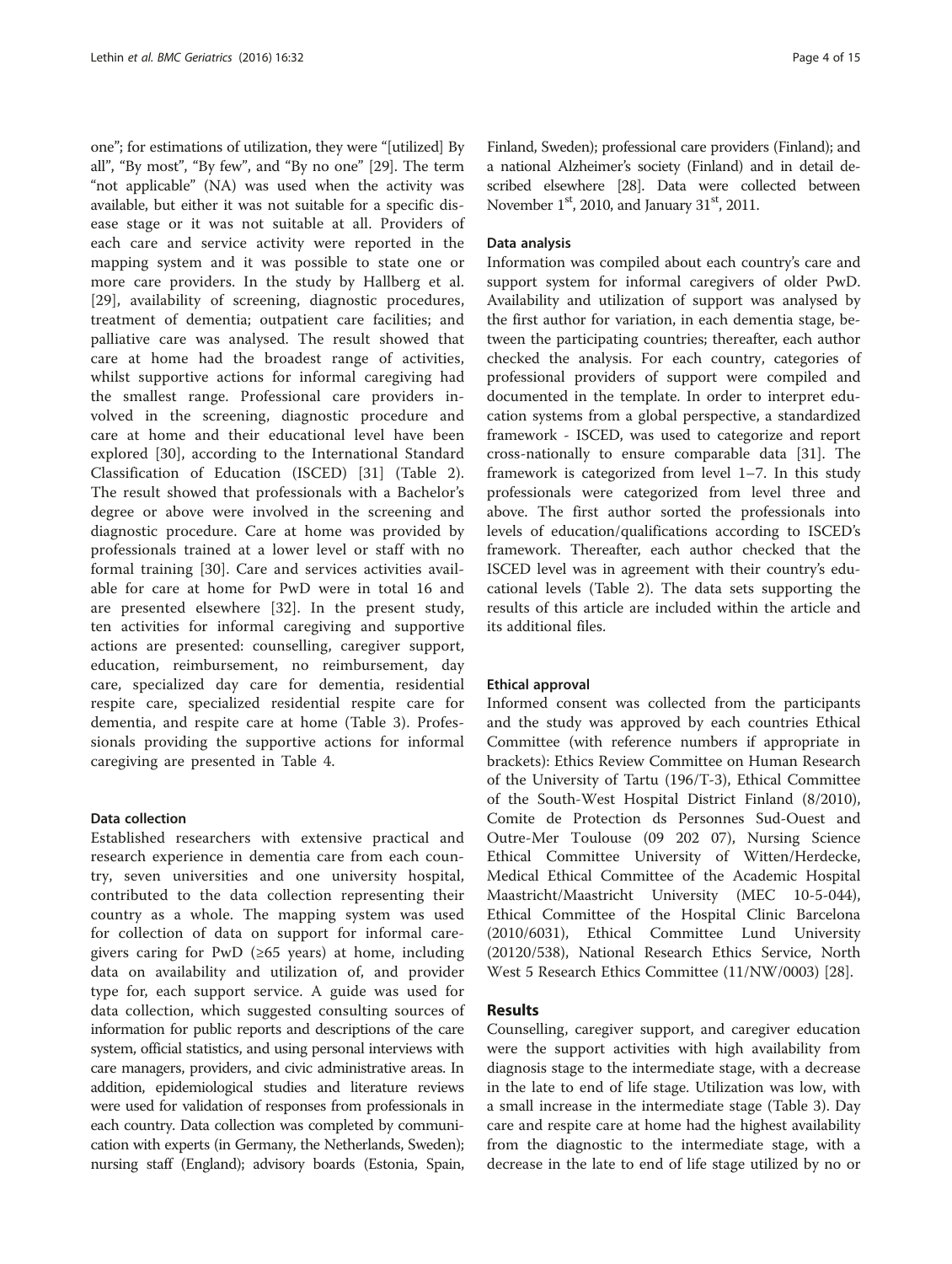<span id="page-4-0"></span>Table 2 Categorization of professional providers of supportive actions, according to the International Standard Classification of Education (ISCED)\*

| LUUCULIUI (IJCLD)                                |                                                                                                                                                                                                                                                      |                                                                                                                                                                                                          |                                                                                                                                                                                                                                                                                                                                                              |  |  |
|--------------------------------------------------|------------------------------------------------------------------------------------------------------------------------------------------------------------------------------------------------------------------------------------------------------|----------------------------------------------------------------------------------------------------------------------------------------------------------------------------------------------------------|--------------------------------------------------------------------------------------------------------------------------------------------------------------------------------------------------------------------------------------------------------------------------------------------------------------------------------------------------------------|--|--|
| ISCED LEVEL: At or above<br><b>ISCED</b> level   | General health care training                                                                                                                                                                                                                         | Specialized health care training                                                                                                                                                                         | Specialized training in<br>dementia                                                                                                                                                                                                                                                                                                                          |  |  |
| 7: Master's or equivalent,<br>vocational         | Psychologist (psychol), provides<br>counseling and help to people<br>with psychological problems                                                                                                                                                     | GP, physician who treats<br>patients within a district for<br>all types of diseases                                                                                                                      | MD geriatrics (MD-ger),<br>geriatrician or psycho-<br>geriatrician specialized in<br>geriatrics                                                                                                                                                                                                                                                              |  |  |
|                                                  |                                                                                                                                                                                                                                                      | MD psychiatry <sup>1</sup> (MD-psych)/<br>Old Age Psychiatrist, specialized<br>in psychiatry                                                                                                             |                                                                                                                                                                                                                                                                                                                                                              |  |  |
|                                                  | Social worker (SW), provides staff<br>management for residential care                                                                                                                                                                                | MD neurology <sup>1</sup> (MD-neuro),<br>specialized in neurology                                                                                                                                        |                                                                                                                                                                                                                                                                                                                                                              |  |  |
|                                                  | or home help service<br>Physiotherapist, provides<br>rehabilitation to identify and<br>improve, e.g., disabled movement<br>and function                                                                                                              | MD-internal medicine, specialized<br>in.<br>internal medicine                                                                                                                                            |                                                                                                                                                                                                                                                                                                                                                              |  |  |
| 6: Bachelor's or equivalent,<br>vocational       | Social worker, provides staff<br>management for residential care<br>or home help service                                                                                                                                                             | Community psychiatric registered<br>nurse, (RN-comm-psych), supports<br>older people at home and in<br>nursing/residential homes. Specialized<br>in psychiatry.                                          | RN specialized in dementia<br>(RN dem), has an overall<br>responsibility for dementia<br>care in an area/municipality.<br>Provides counseling,<br>supervision, and assessments,<br>and mediates contacts.<br>Education at advanced level:<br>Care of the elderly (1 year<br>Master), District nurse (1 year<br>Master), Psychiatric care (1 year<br>Master). |  |  |
|                                                  | Registered nurse (RN), provides<br>care and service including help<br>with PADLs, medical treatments,                                                                                                                                                | Home help officer, carries out needs<br>assessment prior to decision about<br>home services and care                                                                                                     |                                                                                                                                                                                                                                                                                                                                                              |  |  |
|                                                  | and managing the nursing care<br>team                                                                                                                                                                                                                | Case manager, professional (nurse<br>or social worker) function that may                                                                                                                                 |                                                                                                                                                                                                                                                                                                                                                              |  |  |
|                                                  | Occupational therapist (OT),<br>provides rehabilitation to achieve<br>optimum level of functional ability.<br>This may include adaptation of<br>the home and providing aids and<br>equipment to assist with managing<br>everyday activities.         | include finding and outreach,<br>comprehensive assessment and care<br>planning, coordination of service,<br>service provision, monitoring, and<br>evaluation, and, in addition,<br>meeting special needs |                                                                                                                                                                                                                                                                                                                                                              |  |  |
|                                                  | Physiotherapist <sup>2</sup> , provides<br>rehabilitation to identify and<br>improve, e.g., disabled movement<br>and function.                                                                                                                       |                                                                                                                                                                                                          |                                                                                                                                                                                                                                                                                                                                                              |  |  |
|                                                  | Case manager, see "Specialized health<br>care training"                                                                                                                                                                                              |                                                                                                                                                                                                          |                                                                                                                                                                                                                                                                                                                                                              |  |  |
| 5: Short-cycle tertiary education,<br>vocational | Registered nurses, not Bachelor's level                                                                                                                                                                                                              |                                                                                                                                                                                                          | State examined nurses<br>specialized in dementia care                                                                                                                                                                                                                                                                                                        |  |  |
|                                                  | State examined nurse (SEN), not<br>Bachelor's level                                                                                                                                                                                                  |                                                                                                                                                                                                          | (SEN dem), not Bachelor's level                                                                                                                                                                                                                                                                                                                              |  |  |
|                                                  | Occupational therapist, Bachelor's level,<br>provides rehabilitation to achieve<br>optimum level of functional ability. This<br>may include adaptation of the home<br>and providing aids and equipment to<br>assist in managing everyday activities. |                                                                                                                                                                                                          |                                                                                                                                                                                                                                                                                                                                                              |  |  |
| 4: Post-secondary non-tertiary,<br>vocational    | Licensed practical nurse (LPN)/auxiliary<br>nurse (Aux-N), provides care and service<br>including help with IADLs and PADLs,<br>and, in addition, minor medical treatment.<br>Health care trained at secondary school<br>level.                      |                                                                                                                                                                                                          |                                                                                                                                                                                                                                                                                                                                                              |  |  |
| 3: Upper secondary, vocational                   | Nurse aid/assistant nurse (Ass-N), provides<br>care and service including help with IADLs<br>and PADLs. Health care trained for<br><6 months (OECD 2005).                                                                                            |                                                                                                                                                                                                          |                                                                                                                                                                                                                                                                                                                                                              |  |  |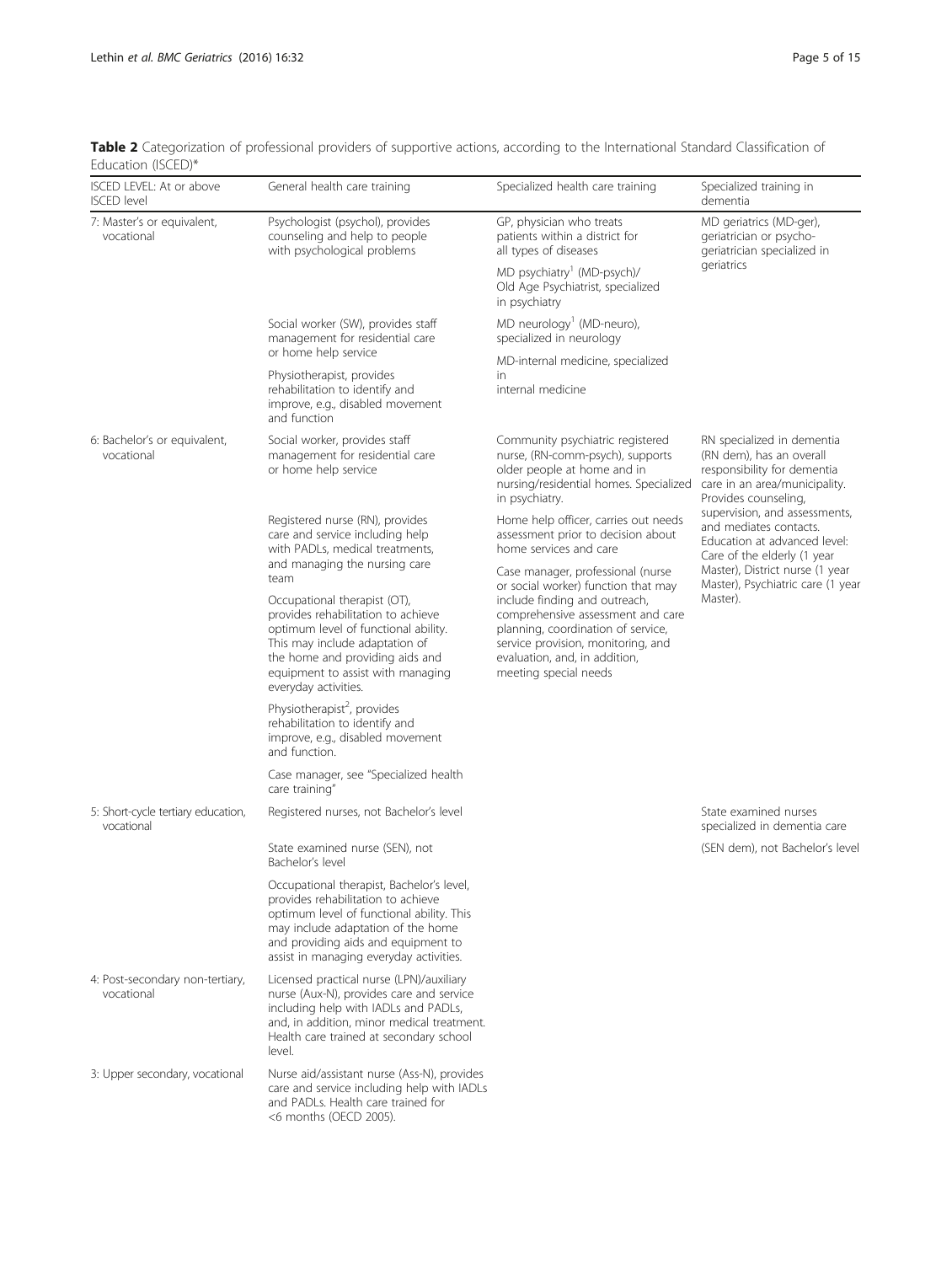Table 2 Categorization of professional providers of supportive actions, according to the International Standard Classification of Education (ISCED)\* (Continued)

|          | Support worker (Supp-work), home carer,<br>psychological supporter, or home trainer<br>paid at enhanced nursing assistant/home<br>carer rate. Social care/nursing trained at<br>secondary level or trained on the job. |  |
|----------|------------------------------------------------------------------------------------------------------------------------------------------------------------------------------------------------------------------------|--|
| $\leq$ 3 | Social worker assistant (SW-ass), performs<br>some similar tasks as the social worker.<br>Not trained, or trained on the job                                                                                           |  |

\*International Standard Classification of Education (ISCED), 2011

<sup>1</sup>MD Psychiatry and MD Neurology: training in dementia is normally part of their special training

<sup>2</sup> Registered nurses, occupational therapists, and physiotherapists are trained at different levels in the eight participating European countries

IADL instrumental activities of daily living, PADL practical activities of daily living

only few informal caregivers across the disease trajectory. In total, 25 types of professional support providers were identified as being involved in support activities for informal caregivers caring for an older PwD at home (Tables [4\)](#page-8-0).

### Availability of support for informal caregivers

Counselling was available during all or most disease stages except in two countries (England and Estonia). Caregiver support was available for all or most stages except in two countries (Estonia and France). Caregiver education was available for all or most informal caregivers in all countries through all stages of the disease. Reimbursement was available for all or most informal caregivers in three countries in the diagnosis and early stage, increasing to five countries in the intermediate stage, and six countries in the late stage. In addition, reimbursement through the trajectory of the dementia disease was available only to few informal caregivers in two countries (Sweden and France), (Table [3\)](#page-6-0). Day care was available for all or most PwD in five countries (England, Estonia, France, the Netherlands, Sweden) in the diagnosis, early and intermediate stage. In the late stage, day care was available for most patients in England and Sweden, and for few in three countries (Estonia, France, Germany). Specialized day care for dementia was available for all PwD in the Netherlands from diagnosis to the intermediate stage and for most in France and England from early stage to late stage. Respite care at home was available for all or most PwD through all stages in four countries (England, Finland, Germany, Sweden). Respite care at home was available for few across the disease trajectory in Estonia and for no one in France and Spain.

### Utilization of support for informal caregivers

Counselling was utilized by all or most informal caregivers in the intermediate to end of life stage in three countries (Spain, Finland, the Netherlands) increasing in the early to intermediate stage in four countries (Estonia, Finland, France, Sweden). Caregiver education was utilized by few in all countries except Spain and the Netherlands, where caregiver education was utilized by most informal caregivers through all stages of the dementia disease. Most informal caregivers in Germany utilized reimbursement through all stages. In England and Sweden, few got reimbursement in the early to end of life stage (Table [3\)](#page-6-0). In seven out of eight countries, most informal caregivers provided care voluntarily. Day care was utilized by most informal caregivers in two countries (Finland and France) from the diagnosis to the intermediate stage and by no one or few in five countries (England, Estonia, Germany, Spain, and Sweden). Dementia specialized day care was utilized by most through all disease stages in France, while it was utilized by few or no one in the other countries. Respite care was utilized by all or most in France and the Netherlands from the diagnosis stage to the late stage of the dementia disease. In Estonia, Sweden, and England, respite care was utilized by few from diagnosis stage to the end of life stage. Respite care specialized in dementia was utilized by all informal caregivers in France through all stages of the dementia disease. In Spain, specialized respite care for dementia was utilized by no one. Respite care at home was utilized by few caregivers in England, Estonia, Spain, Germany, and Sweden, across the dementia disease trajectory.

### Professionals providing support to informal caregivers and their educational level

Counselling, caregiver support, education, and reimbursement were provided by professionals whose education ranged from upper secondary schooling to a Master's degree in all countries (Table [4](#page-8-0)). Six out of eight countries had professionals specialized in dementia care and were able to offer this support to informal caregivers. Case managers were professionals with health care training usually at a Bachelor's degree level. They provided support such as counselling, caregiver support, and education in Germany and the Netherlands. In Germany, state examined nurses with a short-cycle tertiary education (not a Bachelor's degree) provided counselling to informal caregivers. In Estonia, counselling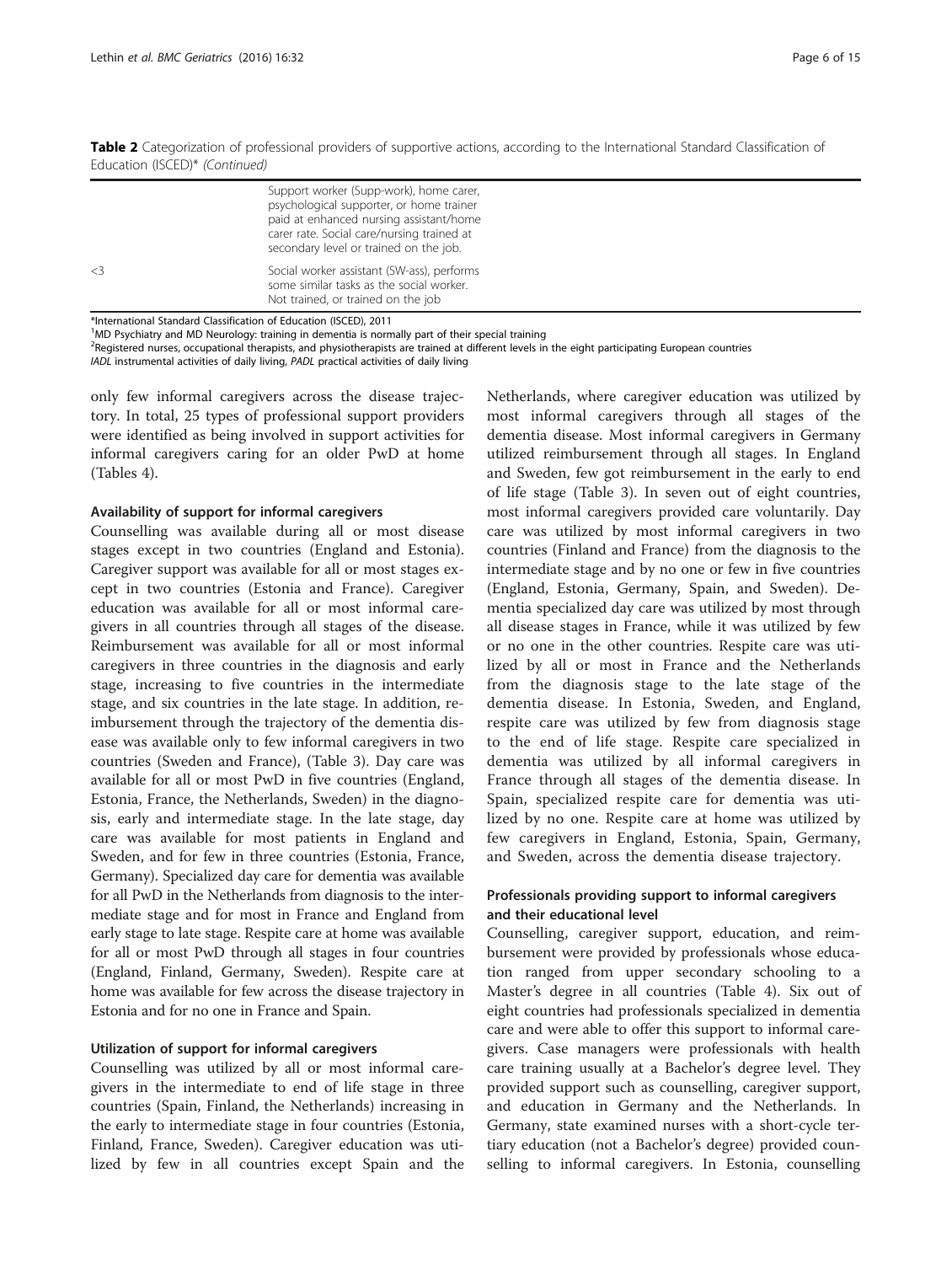| . .                                                                                        |           | Diagnosis stage |             | Early stage: mild<br>cognitive impairment |             | Intermediate stage:<br>moderate cognitive<br>impairment |             | Late stage: severe<br>cognitive impairment |             | End of life stage |             |
|--------------------------------------------------------------------------------------------|-----------|-----------------|-------------|-------------------------------------------|-------------|---------------------------------------------------------|-------------|--------------------------------------------|-------------|-------------------|-------------|
|                                                                                            |           | Available for   | Utilized by | Available for                             | Utilized by | Available for                                           | Utilized by | Available for                              | Utilized by | Available for     | Utilized by |
| Counseling: Informal and formal, professionals                                             | EE        | No one          | No one      | No one                                    | No one      | No one                                                  | No one      | No one                                     | No one      | No one            | No one      |
| or agency providing support to persons with<br>dementia (PwDs) and their family.           | FI        | All             | Most        | All                                       | Most        | All                                                     | Most        | All                                        | Most        | All               | Most        |
|                                                                                            | <b>FR</b> | Most            | Most        | Most                                      | Most        | Most                                                    | Most        | Few                                        | Few         | No one            | No one      |
|                                                                                            | DE        | Most            | Few         | Most                                      | Few         | Most                                                    | Few         | Most                                       | Few         | Most              | Few         |
|                                                                                            | <b>NL</b> | All             | Most        | All                                       | Most        | All                                                     | Most        | All                                        | Most        | All               | Most        |
|                                                                                            | ES        | All             | Most        | All                                       | Most        | All                                                     | Most        | All                                        | Most        | All               | Most        |
|                                                                                            | <b>SE</b> | All             | Few         | All                                       | Most        | All                                                     | Most        | All                                        | Most        | Few               | Most        |
|                                                                                            | E         | Few             | Few         | Few                                       | Few         | Few                                                     | Few         | Few                                        | Few         | Few               | Few         |
| Caregiver support: Organization where                                                      | EE        | Few             | Few         | Few                                       | Few         | Few                                                     | Few         | Few                                        | Few         | Few               | Few         |
| professionals provide support, such as<br>counseling, individually and/or in groups, and   | FI        | All             | Few         | All                                       | Few         | All                                                     | Most        | All                                        | Most        | All               | All         |
| provide home visits to informal caregivers.                                                | <b>FR</b> | Few             | Few         | Few                                       | Few         | Few                                                     | Few         | Few                                        | Few         | Few               | Few         |
|                                                                                            | DE        | Most            | Few         | Most                                      | Few         | Most                                                    | Few         | Most                                       | Few         | Most              | Few         |
|                                                                                            | NL        | All             | Most        | All                                       | Most        | All                                                     | Most        | All                                        | Most        | All               | Most        |
|                                                                                            | ES        | Most            | Most        | Most                                      | Most        | Most                                                    | Most        | Most                                       | Most        | Most              | Most        |
|                                                                                            | <b>SE</b> | All             | Few         | All                                       | Few         | All                                                     | Few         | All                                        | Few         | All               | Few         |
|                                                                                            | E         | Most            | Few         | Most                                      | Few         | Most                                                    | Few         | Most                                       | Few         | Most              | Few         |
| Caregiver education: Training for informal                                                 | EE        | Most            | Few         | Most                                      | Few         | Most                                                    | Few         | Most                                       | Few         | Most              | Few         |
| caregivers providing care and service to PwDs.<br>Education includes needs and symptoms of | FI        | All             | Few         | All                                       | Few         | All                                                     | Few         | All                                        | Few         | All               | Few         |
| dementia.                                                                                  | <b>FR</b> | Most            | Few         | Most                                      | Few         | Most                                                    | Few         | Most                                       | Few         | Most              | Few         |
|                                                                                            | DE        | All             | Few         | All                                       | Few         | All                                                     | Few         | All                                        | Few         | All               | Few         |
|                                                                                            | <b>NL</b> | All             | Most        | All                                       | Most        | All                                                     | Most        | All                                        | Most        | All               | Most        |
|                                                                                            | ES        | Few             | Few         | Few                                       | Few         | Few                                                     | Few         | Few                                        | Few         | Few               | Few         |
|                                                                                            | <b>SE</b> | Most            | Few         | Most                                      | Few         | Most                                                    | Few         | Most                                       | Few         | Most              | Few         |
|                                                                                            | E         | Most            | Few         | Most                                      | Few         | Most                                                    | Few         | Most                                       | Few         | Most              | Few         |
| Informal caregivers - reimbursed: Informal                                                 | EE        | No one          | No one      | No one                                    | No one      | No one                                                  | No one      | No one                                     | No one      | No one            | No one      |
| caregivers employed by the public to provide<br>care and service.                          | FI        | No one          | No one      | No one                                    | No one      | Most                                                    | Most        | Most                                       | Most        | All               | All         |
|                                                                                            | <b>FR</b> | Few             | Few         | Few                                       | Few         | Few                                                     | Few         | Most                                       | Most        | Few               | Few         |
|                                                                                            | DE        | Most            | Most        | Most                                      | Most        | Most                                                    | Most        | Most                                       | Most        | Most              | Most        |
|                                                                                            | <b>NL</b> | All             | Few         | All                                       | Few         | All                                                     | Few         | All                                        | Few         | All               | Few         |
|                                                                                            | ES        | No one          | No one      | No one                                    | No one      | Most                                                    | Most        | All                                        | Most        | All               | Most        |
|                                                                                            | <b>SE</b> | Few             | No one      | Few                                       | Few         | Few                                                     | Few         | Few                                        | Few         | Few               | Few         |

### <span id="page-6-0"></span>Table 3 Availibility and utilization of supportive actions for informal caregivers in eight European countries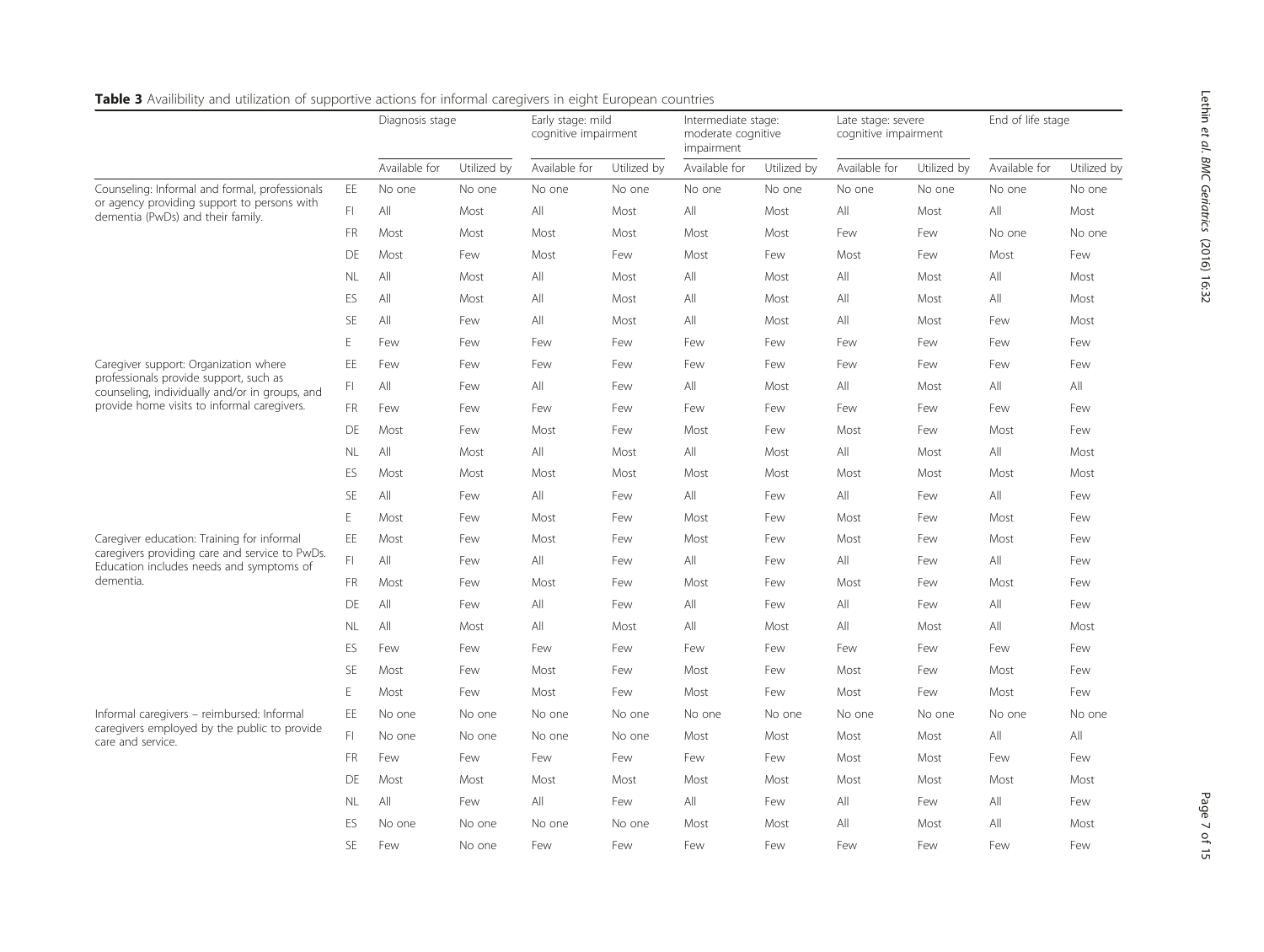| Table 3 Availibility and utilization of supportive actions for informal caregivers in eight European countries (Continued) |  |  |
|----------------------------------------------------------------------------------------------------------------------------|--|--|
|----------------------------------------------------------------------------------------------------------------------------|--|--|

|                                                                                                    | E              | All    | Few    | All    | Few    | All    | Few    | All     | Few    | All    | Few    |
|----------------------------------------------------------------------------------------------------|----------------|--------|--------|--------|--------|--------|--------|---------|--------|--------|--------|
| Informal caregivers - not reimbursed: Informal<br>caregivers provide care and service voluntarily. | EE             | Most   | Most   | Most   | Most   | Most   | Most   | Most    | Most   | Most   | Most   |
|                                                                                                    | F1             | Most   | Most   | Most   | Most   | Most   | Most   | Most    | Most   | Most   | Most   |
|                                                                                                    | <b>FR</b>      | Most   | Most   | Most   | Most   | Most   | Most   | Most    | Most   | Few    | Few    |
|                                                                                                    | DE             | Few    | Few    | Few    | Few    | Few    | Few    | Few     | Few    | Few    | Few    |
|                                                                                                    | <b>NL</b>      | All    | Most   | All    | Most   | All    | Most   | All     | Most   | All    | Most   |
|                                                                                                    | ES             | All    | All    | All    | All    | All    | All    | All     | All    | All    | All    |
|                                                                                                    | <b>SE</b>      | All    | Most   | All    | Most   | All    | Most   | All     | Most   | All    | Most   |
|                                                                                                    | E              | All    | Most   | All    | Most   | All    | Most   | All     | Most   | All    | Most   |
| Day care/day activity/day care center/day                                                          | EE             | Most   | Few    | Most   | Few    | Most   | Few    | Few     | Few    | No one | No one |
| hospital: Clinic or agency providing social<br>activities and activities to stimulate physical,    | F <sub>1</sub> | Few    | Most   | Few    | Most   | Few    | Most   | No one  | No one | No one | No one |
| mental, and intellectual functional ability,                                                       | <b>FR</b>      | Most   | Most   | Most   | Most   | Most   | Most   | Few     | Few    | No one | No one |
| daytime.                                                                                           | DE             | Few    | No one | Few    | Few    | Few    | Few    | Few     | Few    | Few    | No one |
|                                                                                                    | <b>NL</b>      | All    | All    | All    | All    | All    | All    | All     | All    | All    | All    |
|                                                                                                    | ES             | No one | No one | Most   | Few    | Most   | Few    | No one  | No one | No one | No one |
|                                                                                                    | <b>SE</b>      | Most   | Few    | Most   | Few    | Most   | Few    | Most    | Few    | No one | No one |
|                                                                                                    | $\mathsf E$    | Most   | Few    | Most   | Few    | Most   | Few    | Most    | Few    | Few    | Few    |
| Day care/day activity/day care center/day                                                          | EE             | Few    | Few    | Few    | Few    | Few    | Few    | Few     | Few    | No one | No one |
| hospital specialized in dementia care: Clinic<br>or agency with staff specialized in dementia      | FL.            | Few    | Most   | Most   | Most   | Most   | Most   | Most    | Most   | No one | No one |
| care providing social activities and activities                                                    | <b>FR</b>      | Most   | Most   | Most   | Most   | Most   | Most   | Most    | Most   | Most   | Most   |
| to stimulate cognitive ability, daytime. Only<br>persons with dementia are admitted.               | DE             | Few    | No one | Few    | Few    | Few    | Few    | Few     | Few    | Few    | No one |
|                                                                                                    | <b>NL</b>      | All    | All    | All    | All    | All    | All    | All     | All    | All    | All    |
|                                                                                                    | ES             | No one | No one | Few    | Few    | Few    | Few    | Few     | Few    | No one | No one |
|                                                                                                    | <b>SE</b>      | Few    | Few    | Few    | Few    | Few    | Few    | For few | Few    | No one | No one |
|                                                                                                    | $\mathsf E$    | Most   | Few    | Most   | Few    | Most   | Few    | Most    | Few    | Most   | Few    |
| Respite care at home: Care at home to                                                              | EE             | Few    | Few    | Few    | Few    | Few    | Few    | Few     | Few    | Few    | Few    |
| provide relief to informal caregivers who are<br>caring for a family member/close friend.          | F1             | All    | Few    | All    | Few    | All    | Few    | All     | Most   | All    | Most   |
|                                                                                                    | <b>FR</b>      | No one | No one | No one | No one | No one | No one | No one  | No one | No one | No one |
|                                                                                                    | DE             | All    | No one | All    | Few    | All    | Few    | All     | Few    | All    | Few    |
|                                                                                                    | <b>NL</b>      | All    | All    | All    | All    | All    | All    | All     | All    | All    | All    |
|                                                                                                    | ES             | No one | No one | No one | No one | No one | No one | No one  | No one | No one | No one |
|                                                                                                    | SE             | All    | Few    | All    | Few    | All    | Few    | All     | Few    | All    | Few    |
|                                                                                                    | E              | Most   | Few    | Most   | Few    | Most   | Few    | Most    | Few    | Most   | Few    |

DE Germany, E England, EE Estonia, ES Spain, FI Finland, FR France, NL the Netherlands, SE Sweden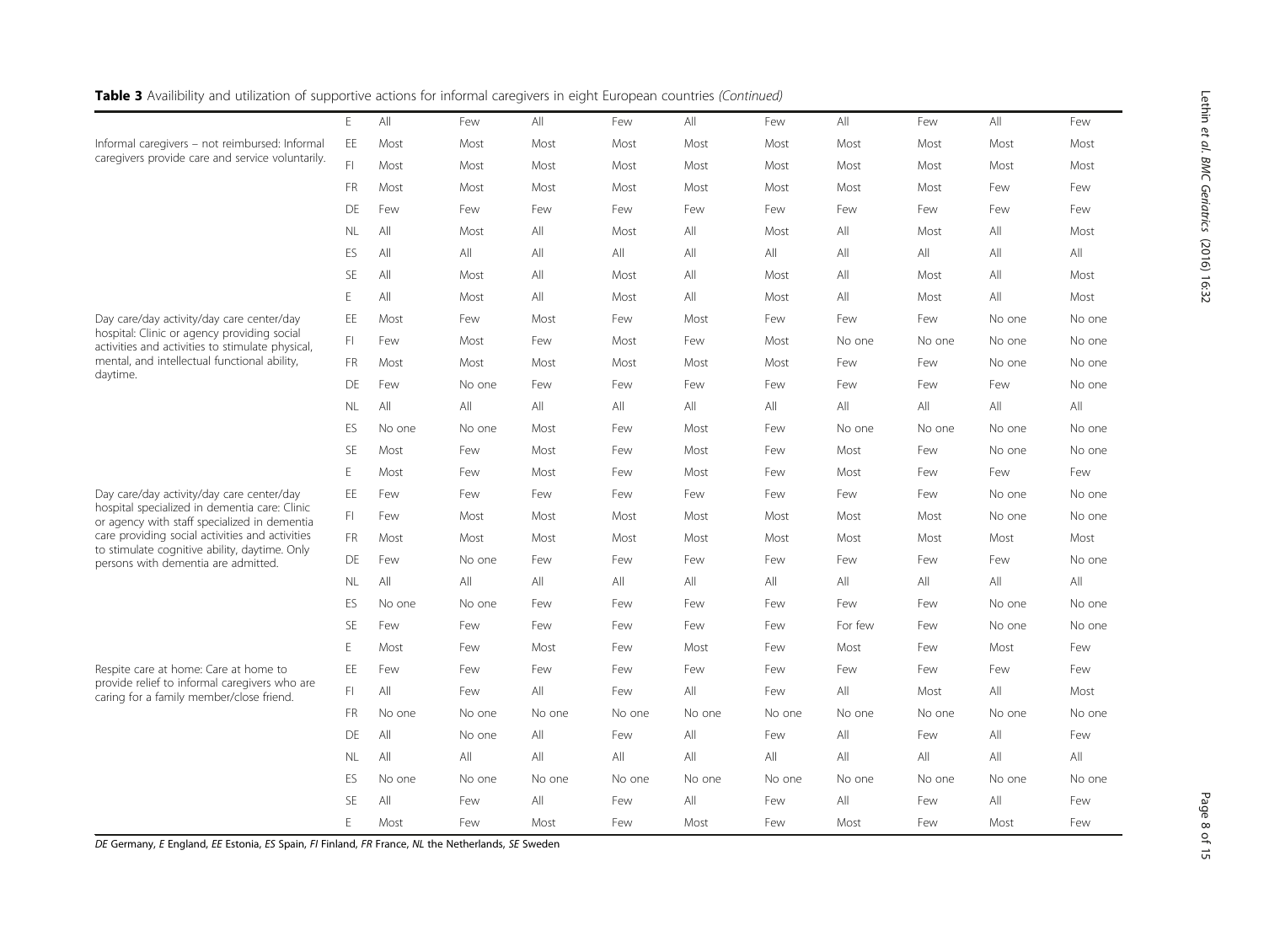|                                                                          |                         | ISCED level 7: Master's<br>or equivalent, vocational Bachelor's or | ISCED level 6:<br>equivalent, vocational | ISCED level 5:<br>Short-cycle tertiary<br>education, vocational non-tertiary, | ISCED level 4:<br>Post-secondary<br>vocational | ISCED level 3:<br>Upper<br>secondary,<br>vocational |
|--------------------------------------------------------------------------|-------------------------|--------------------------------------------------------------------|------------------------------------------|-------------------------------------------------------------------------------|------------------------------------------------|-----------------------------------------------------|
| Counseling: Informal and formal,                                         | EE                      |                                                                    |                                          |                                                                               |                                                |                                                     |
| professionals or agencies providing<br>support to persons with dementia  | FI                      |                                                                    | RN, RN dem                               |                                                                               | Aux-N                                          |                                                     |
| (PwDs) and their family.                                                 | FR                      | Psychologist                                                       |                                          |                                                                               |                                                |                                                     |
|                                                                          | DE.                     | Case manager psychol                                               | Case manager <sup>2</sup> , SW           | <b>SEN</b>                                                                    |                                                |                                                     |
|                                                                          |                         | NL Psychologist                                                    | Case manager <sup>2</sup> , RN<br>dem    |                                                                               |                                                |                                                     |
|                                                                          |                         | ES MD ger, psych, neuro,<br>GP, psychol                            | RN, SW                                   |                                                                               |                                                |                                                     |
|                                                                          |                         | SE MD ger, psych, neuro,<br>GP, psychol                            |                                          |                                                                               |                                                |                                                     |
|                                                                          | E                       | Psychologist                                                       | RN, RN dem, psych,<br>SW, OT             |                                                                               |                                                | Support worker                                      |
| Caregiver support: Organization                                          | EE.                     | Psychologist                                                       | SW                                       |                                                                               |                                                |                                                     |
| where professionals provide support,<br>such as counseling, individually | FI                      |                                                                    | RN, RN dem                               |                                                                               | Aux-N                                          |                                                     |
| and/or in groups, and provide                                            | FR                      |                                                                    | SW                                       |                                                                               |                                                |                                                     |
| home visits to informal caregivers.                                      | DE                      |                                                                    | Case manager <sup>2</sup>                |                                                                               |                                                |                                                     |
|                                                                          |                         | NL Psychologist                                                    | Case manager <sup>2</sup> , RN,<br>SW    |                                                                               | Ass-N                                          |                                                     |
|                                                                          | ES                      | GP, Psychologist                                                   | RN, SW                                   |                                                                               |                                                |                                                     |
|                                                                          |                         | SE MD ger, psych, neuro,<br>GP, Psychol                            |                                          |                                                                               | LPN                                            |                                                     |
|                                                                          | E                       | Psychologist                                                       | RN, RN dem, psych,<br>SW, OT             |                                                                               |                                                |                                                     |
| Caregiver education: Training for                                        | EE.                     | MD                                                                 | RN, SW                                   |                                                                               |                                                |                                                     |
| informal caregivers providing care<br>and service to PwDs. Education     | FI.                     |                                                                    | RN, RN dem, SW                           |                                                                               | Aux-N                                          |                                                     |
| about needs and symptoms of                                              | FR                      | MD-ger                                                             | RN, SW                                   |                                                                               |                                                |                                                     |
| dementia.                                                                | DE                      |                                                                    | Case manager <sup>2</sup>                |                                                                               |                                                |                                                     |
|                                                                          | <b>NL</b>               |                                                                    | Case manager <sup>2</sup> , RN,<br>SW    |                                                                               |                                                |                                                     |
|                                                                          | ES.                     | GP, Psychologist                                                   | RN, SW, OT                               |                                                                               |                                                |                                                     |
|                                                                          | SE                      |                                                                    | RN, RN dem, SW                           |                                                                               |                                                |                                                     |
|                                                                          | Е                       | Psychologist                                                       | RN, RN dem, psych,<br>SW                 |                                                                               |                                                | LPN                                                 |
| Informal caregivers - reimbursed:                                        | EE                      |                                                                    |                                          |                                                                               |                                                |                                                     |
| Informal caregiver employed by<br>the public to provide care and         | $\mathsf{F} \mathsf{I}$ |                                                                    | RN, RN dem, SW                           |                                                                               |                                                |                                                     |
| service.                                                                 | FR                      | MD ger, GP                                                         | SW                                       |                                                                               |                                                |                                                     |
|                                                                          | DE                      |                                                                    |                                          |                                                                               |                                                |                                                     |
|                                                                          |                         | $NL$ $NA1$                                                         | NA <sup>1</sup>                          | NA <sup>1</sup>                                                               | NA <sup>1</sup>                                | NA <sup>1</sup>                                     |
|                                                                          | ES                      |                                                                    | SW                                       |                                                                               |                                                |                                                     |
|                                                                          | SE                      |                                                                    | SW                                       |                                                                               |                                                |                                                     |
|                                                                          | E                       |                                                                    | SW                                       |                                                                               |                                                |                                                     |
| Day care/day activity/day care                                           | EE                      |                                                                    |                                          |                                                                               |                                                |                                                     |
| center/day hospital: Clinic or agency                                    | FI.                     | GP                                                                 | RN, SW, Physio-T                         |                                                                               |                                                |                                                     |
| providing social activities and                                          | FR.                     | MD-ger. Psychologist                                               | RN, SW, OT, Physio-T                     |                                                                               |                                                |                                                     |
| activities to stimulate physical,                                        |                         | DE SW, Physio-T                                                    | SW, OT, Physio-T                         | SEN                                                                           | Aux-N                                          | Ass-N                                               |

# <span id="page-8-0"></span>Table 4 Professionals providing supportive actions for informal caregivers, supportive actions and level of education\*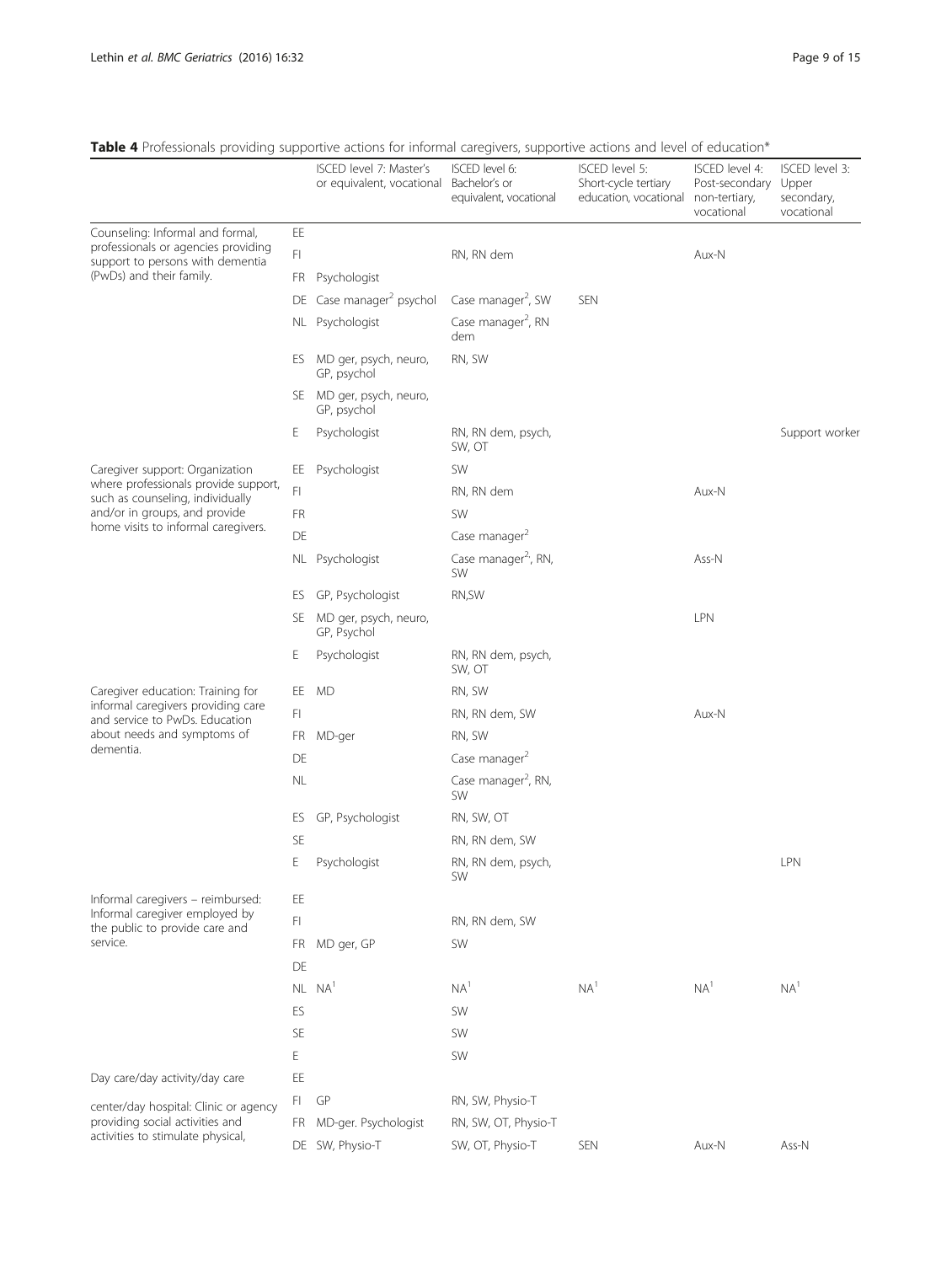| mental, and intellectual functional<br>ability, daytime                       |           | NL Multi-prof. team <sup>3</sup>             |                                 |              |            |                          |
|-------------------------------------------------------------------------------|-----------|----------------------------------------------|---------------------------------|--------------|------------|--------------------------|
|                                                                               |           | ES MD-ger, psych, neuro,<br>GP, Psychologist | RN, SW, OT, Physio-T            |              |            | Ass-N                    |
|                                                                               | SE        |                                              | SW                              |              | Ass-N, LPN |                          |
|                                                                               | E         | MD-psych, Psychologist                       | RN, RN dem, SW, OT,<br>Physio-T |              | Ass-N      |                          |
| Day care/day activity/day care                                                | EE        |                                              | OT                              |              |            |                          |
| center/day hospital specialized in<br>dementia care: Clinic or agency,        | FI        |                                              | RN, SW                          |              | Aux-N      |                          |
| staff specialized in dementia care                                            | FR        | MD-ger. Psychologist                         | RN, SW, OT, Physio-T            |              |            |                          |
| providing social activities and<br>activities to stimulate cognitive          | DE        | Multi-prof. team <sup>3</sup>                | Multi-prof. team <sup>3</sup>   |              |            |                          |
| ability, daytime. Only persons with                                           |           | NL Multi-prof. team <sup>3</sup>             | Multi-prof. team <sup>3</sup>   |              |            |                          |
| dementia are admitted.                                                        | ES.       | MD-ger, psych, neuro,<br>GP, psychol         | RN, SW, OT, Physio-T            |              |            |                          |
|                                                                               | SE        |                                              | SW                              |              | Ass-N, LPN |                          |
|                                                                               | E         | MD-ger, psych,<br>Psychologist               | RN, RN dem, SW, OT,<br>Physio-T |              |            | Ass-N, Support<br>worker |
| Respite care: For older people, but                                           | EE        |                                              | <b>RN</b>                       |              |            |                          |
| not specific to those with dementia<br>disease: residential care around the   | FI.       | GP                                           | <b>RN</b>                       |              | Aux-N      |                          |
| clock for relief to informal caregivers                                       |           | FR GP, MD-ger                                | SW                              |              |            |                          |
| who provide care for a family<br>member/close friend.                         | DE        |                                              | SW, OT                          | SEN, SEN dem |            |                          |
|                                                                               | NL.       | Multi-prof. team <sup>3</sup>                | Multi-prof. team <sup>3</sup>   |              |            |                          |
|                                                                               | ES.       | MD-ger, psych, neuro,<br>GP, psychol         | RN, SW, OT, Physio-T            |              |            |                          |
|                                                                               | SE        | GP                                           | <b>RN</b>                       |              | Ass-N, LPN |                          |
|                                                                               | E         |                                              |                                 |              |            | Support worker           |
| Respite care, specialized in dementia                                         | EE        |                                              | <b>RN</b>                       |              |            |                          |
| care: Residential specialized dementia<br>care around the clock for relief to | FI        | GP                                           | <b>RN</b>                       |              | Aux-N      |                          |
| informal caregivers who provide care                                          |           | FR GP, MD-ger                                | SW                              |              |            |                          |
| for a family member/close friend.<br>In a nursing home or residential         | DE        |                                              |                                 |              |            |                          |
| home.                                                                         |           | NL Multi-prof. team <sup>3</sup>             | Multi-prof. team <sup>3</sup>   |              |            |                          |
|                                                                               | ES        |                                              |                                 |              |            |                          |
|                                                                               | <b>SE</b> | GP                                           | <b>RN</b>                       |              | Ass-N, LPN |                          |
|                                                                               | E         |                                              | RN, RN dem                      |              |            | Support worker           |
| Respite care at home: Care at home                                            | EE        |                                              |                                 |              |            |                          |
| for relief to informal caregivers who<br>are caring for a family member/      | FI        |                                              |                                 |              | Aux-N      |                          |
| close friend.                                                                 | FR        |                                              |                                 |              |            |                          |
|                                                                               | DE        |                                              |                                 |              |            |                          |
|                                                                               |           | NL Multi-prof. team <sup>3</sup>             | Multi-prof. team <sup>3</sup>   |              |            |                          |
|                                                                               | ES        |                                              |                                 |              |            |                          |
|                                                                               | SE        |                                              |                                 |              | Ass-N, LPN |                          |
|                                                                               | E         |                                              | RN, RN dem                      |              |            | Support worker           |

Table 4 Professionals providing supportive actions for informal caregivers, supportive actions and level of education\* (Continued)

\*International Standard Classification of Education (ISCED), 2011

<sup>1</sup>MA not applicable, i.e., the support was available, but not suitable in a specific stage of the disease or not suitable at all<br><sup>2</sup>Case managers and bome health experts had some health care training at ISCED level 6 and

Case managers and home health experts had some health care training at ISCED level 6 and, in addition, special training for the task

<sup>3</sup>The multi-professional teams commonly consist of a physician, psychologist, registered nurse, assistant nurse, occupational therapist, and physiotherapist DE Germany, E England, EE Estonia, ES Spain, FI Finland, FR France, NL the Netherlands, SE Sweden

For abbreviations of professional titles and qualifications, see the List of abbreviations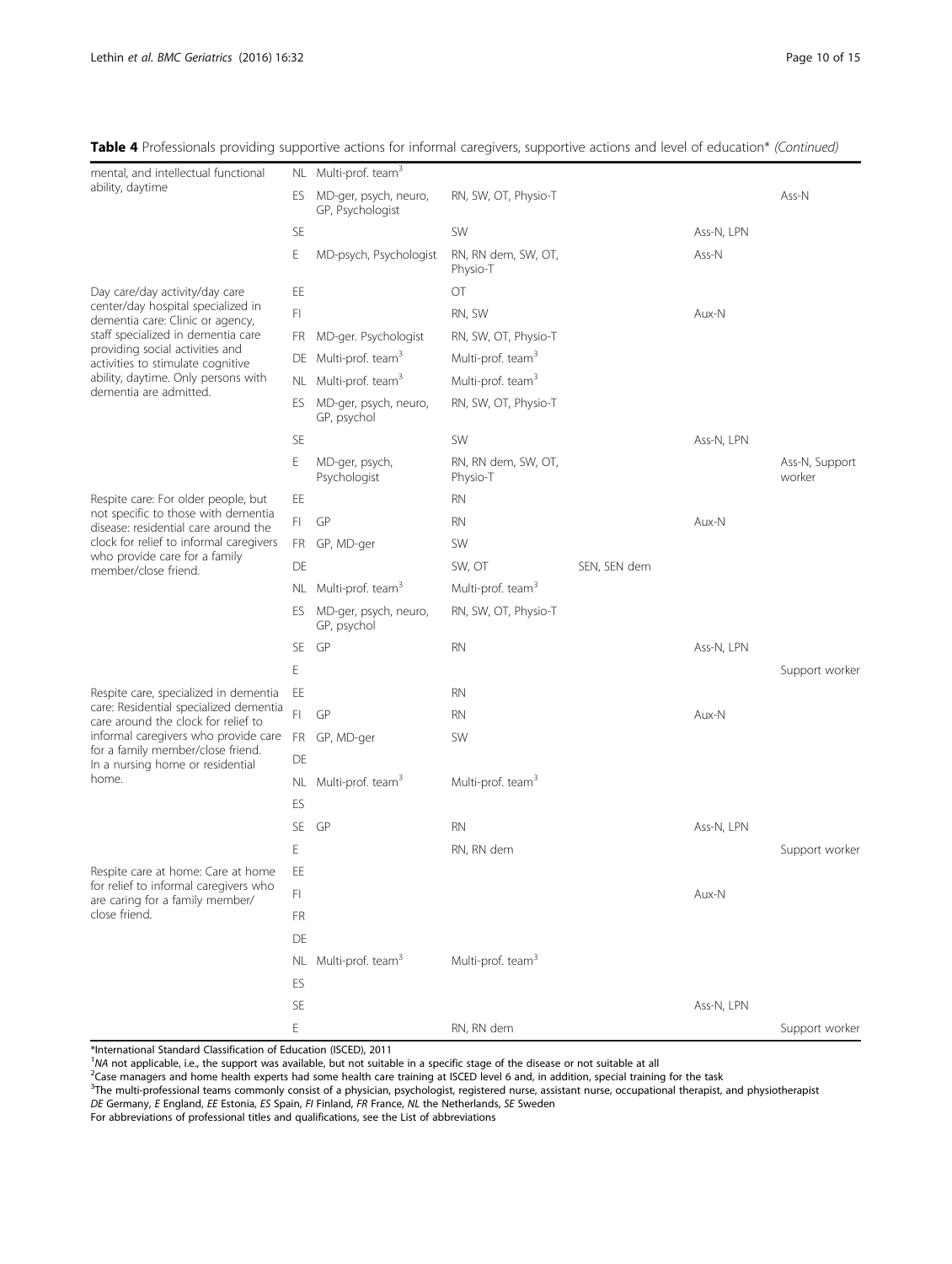was provided voluntarily by informal caregivers and no professionals were involved. Day care and respite care (specialized and not specialized in dementia care), and respite care at home were provided by a variety of professionals with a range in education, from upper secondary schooling to a Master's degree. In Estonia, day care (not specialized) was provided by informal caregivers and no professionals were involved. In the Netherlands, multi-professional teams were providing respite care, both with and without dementia specialization. Multiprofessional teams commonly consisted of physicians, psychologists, registered nurses, assistant nurses, occupational therapists, physiotherapists, and social workers. In Germany and the Netherlands, respite care was provided by informal caregivers, with reimbursement from insurances. In Spain, respite care for dementia was unavailable. Of the four countries with national guidelines for dementia care, two had professionals with specializations in dementia care who worked in (either type of) day care.

### **Discussion**

This study is an innovative attempt at creating an overview and a first use of a classification system to explore support for informal caregivers to PwD through the disease course in terms of availability, utilization, and professional support providers across several countries. In this study, although availability of support for informal caregivers seems to have been high, there was low utilization of support by informal caregivers. This might be understood within the model of patient-centered access to health care. According to this model [[33](#page-13-0)], there are two sides to access to the health care systems: the supply side (i.e., availability), and the demand side (i.e., utilization). Availability may be dependent on five dimensions of accessibility of services, namely: approachability; acceptability; availability and accommodation; affordability; and appropriateness. Utilization may depend on the informal caregiver's ability to interact with the accessibility; and his or her ability to perceive, seek, reach out, pay, and engage. Access can be defined as "the opportunity to reach and obtain appropriate health care services in situations of perceived need for care" [\[33](#page-13-0)]. Availability and utilization of support for informal caregivers to older PwD also seems to be related to each country's care and support systems. Four out of the eight participating countries had national guidelines for dementia care (England, France, the Netherlands, Sweden). In two more countries (Germany, Finland) these were under development at the time of data collection. Several determinants may trigger the action of accessing the health systems and utilizing care, both in the health system itself, by providers, and in the persons that need care and support.

The degree of availability of each support might depend on the characteristics of providers, organizations, and health systems. The results of this study showed that formal support for informal caregivers, from the supply side, was available in different degrees, both along the continuum of the dementia disease and across the European countries. In this study, there was high availability of counselling, caregiver support, and education from the diagnosis to the intermediate stage of the dementia disease, with decreased availability in the late to end of life stage. Access to support enables informal caregivers to enter formal care with differences in perception of needs for care, in health care seeking, in reaching and obtaining or delaying care seeking, and in type and intensity of services [\[33\]](#page-13-0). In a study, Morgan et al. [\[34\]](#page-13-0) found that, at 6 months post-diagnosis, informal caregivers experienced relief, validation, and access to support and services. The diagnosis introduced the informal caregivers to support they had previously been unaware of. Even though availability of support for informal caregivers might be high, sometimes it seems that the informal caregivers do not get the information about available support. This may have an impact on the demand side, with low utilization. Low utilization can also be a result of the informal caregiver's ability to interact with accessibility. Our results also showed that utilization of counselling, caregiver support, and education was low in the diagnosis and early stage, but increased in the intermediate stage. Reimbursement to informal caregivers was more available in the intermediate to end of life stages. There can be several explanations for these results. A previous study [\[35\]](#page-13-0) showed that the utilization, by informal caregivers, of available respite services for frail older persons was dependent on their trust and confidence in the service. In a study investigating beliefs regarding out of home respite services showed that among informal caregivers to older PwD, non-use of respite services was strongly associated with beliefs that using the service would result in negative outcomes for the PwD [[36](#page-13-0)]. It is important for each country to examine the availability of services in their care and service system in cities and provinces in order to develop and increase utilization of support to informal caregivers. A contact person/case manager [\[37\]](#page-13-0) who can assist the informal caregiver when navigating through the care and service system may promote access and utilization on the demand side of support services. For the informal caregivers, this might build trust and confidence in formal care when caring for an older PwD through the trajectory of the disease.

Low utilization of support may be related to accessibility to the health system and, in addition, may be related to the informal caregiver's ability to interact with the accessibility of the health system support [\[33](#page-13-0)]. In our study, even though availability was high, counselling, caregiver support, and education were utilized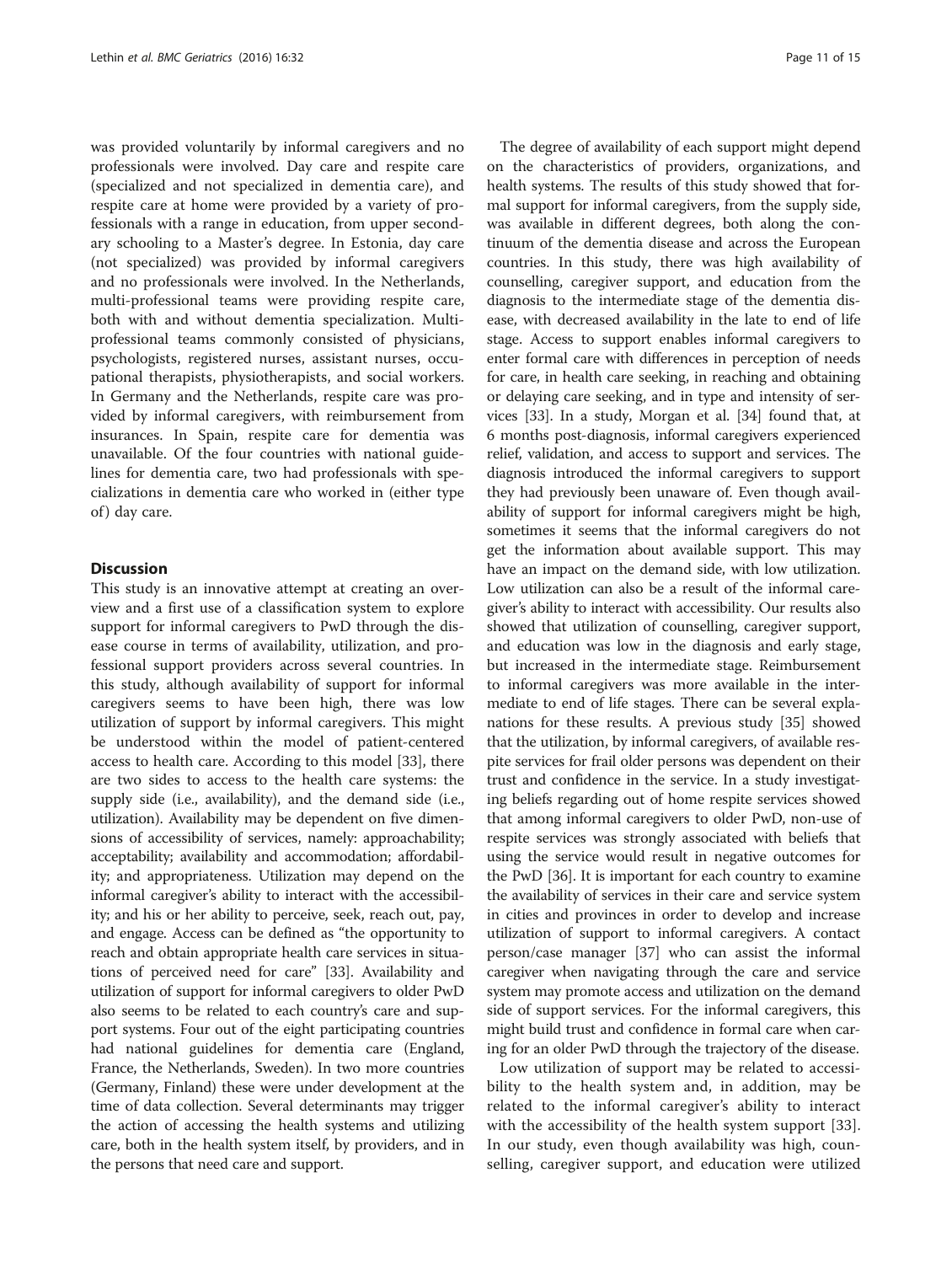by only a few or no informal caregivers through all stages of dementia. Day care, both specialized and not specialized, and respite care at home was utilized by few or no caregivers through the disease stages. Previous studies have shown that there is a discrepancy between availability and utilization of support to informal caregivers of PwD in different stages of the disease [\[19](#page-13-0), [38](#page-14-0)–[41\]](#page-14-0). This may depend on access to the health system, professional providers, informal caregivers, and both users and non-users of support [[33\]](#page-13-0). One study examined the difference between users and non-users of community service and results showed that the majority of informal caregivers did not participate in support groups (73 %) or use respite services (79 %). The non-users were significantly older, received less social support, and were more depressed [[42\]](#page-14-0). A review [[36\]](#page-13-0) found that predisposing factors associated with service non-use included demographic and social structure variables, health beliefs and other beliefs, such as having high perceived duty to care or that the service was unreliable. It is important for each country to explore accessibility of its health system in order to develop and increase utilization of support to informal caregivers. An accessible health system is most important so that the informal caregiver and the older PwD may be able to receive the care and support needed. National guidelines based on current research and experience can be one way to demonstrate the benefits and risks of different interventions. Health care with national guidelines seems to ensure a specific level of care and support to all persons and mediate the health systems and organizations to strive towards established goals. To our knowledge, there are no studies exploring availability and utilization of support for informal caregivers, related to different countries' care and support systems. However, there are studies exploring implementation of national guidelines for person-centered care, dementia strategies, and clinical guidelines for depression. Edvardsson et al. [[43](#page-14-0)] implemented national guidelines for person-centered care for persons with dementia in nursing homes. Their study showed that person-centeredness of care increased from baseline to 12-month follow up. There was also a reduction in staff stress of conscience and the members of staff were able to provide the requested care and activities after the intervention. In a study of physicians in primary care settings, McKinlay et al. [\[44](#page-14-0)] showed that adherence to guidelines varies with different patients and the physicians' length of clinical experience. Exploring support systems and developing national guidelines is essential to ensure quality of care and wellbeing for the informal caregiver and the PwD.

It seems that national guidelines regarding dementia care implies more professionals specialized in dementia care who provide support to informal caregivers of older

PwD and meet specific needs during the trajectory of the disease. In this study, four out of eight countries had national guidelines in place for dementia care (England, France, the Netherlands, Sweden). Of these countries, two had professionals specialized in dementia care who provided counselling and caregiver support, and three had professionals with dementia specialization who provided education to informal caregivers. Specialized care professionals had education ranging from short-cycle tertiary education to Bachelor's or Master's degrees. Though little research seems to have been done concerning the educational level of professionals specialized in dementia care it can be assumed that higher levels of education and dementia specialization can improve the quality of care and support for informal caregivers and older PwD. One previous study showed that a higher proportion of registered nurses with a Bachelor's degree was related to lower mortality in hospital care in nine European countries [\[45](#page-14-0)]. Another study [\[46\]](#page-14-0) found that educational deficits in dementia knowledge and in knowledge about normal aging made the physicians miss the dementia diagnosis or misdiagnose the disease. They found a considerable variability in primary care providers diagnostic sensitivity (ranging from 0.26–0.60). In addition, it was found that specialists were more accurate, compared with primary care providers, when making a dementia diagnosis. Hence, it appears that to understand and properly meet the needs of older PwD and their informal caregivers, dementia care require professionals with specific expertise and knowledge [[2](#page-13-0), [3\]](#page-13-0). It has further been suggested that dementia research should focus more on the relation between the educational levels of the health professionals, and their impact on the care for older PwD, and the wellbeing and quality of life of the informal caregiver [\[27\]](#page-13-0). In addition, it is important to explore professional providers' educational levels nationally to evaluate and develop the dementia support system for informal caregivers for older PwD according to national guidelines.

### Methodological limitations

This study was a first attempt to explore support for informal caregivers of older PwD in terms of availability, utilization, and providers of support (i.e., providers' involvement and educational level) in European countries using a newly developed mapping system. The strength of this study was that we mapped data about eight European countries regarding the support for informal caregivers of older PwD in terms of availability, utilization, and providers. Our findings can serve as a knowledge base and it is hoped that they will enable the different European countries to learn from each other. The sample represents central, northern, southern, western and eastern European countries and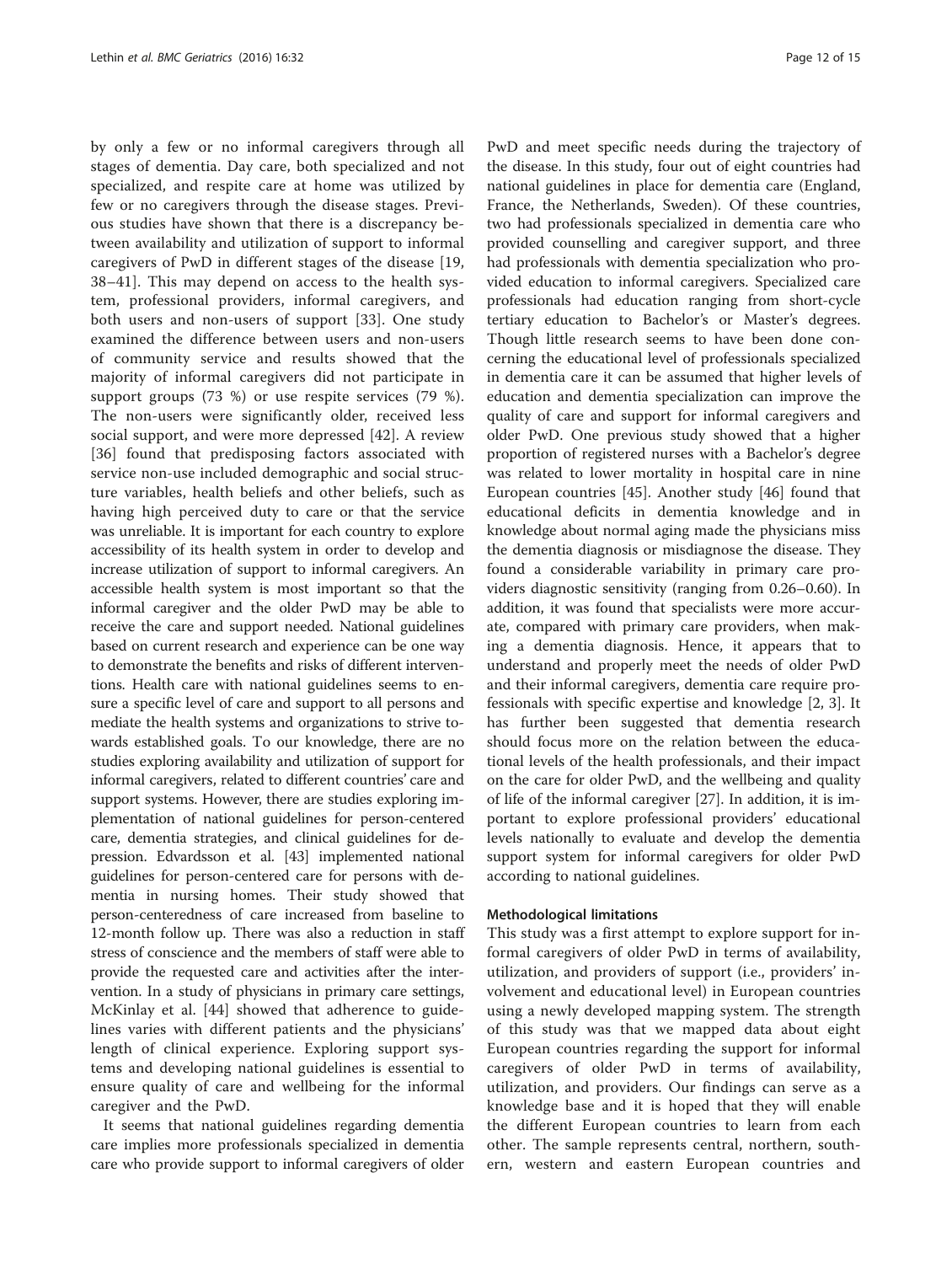reflects our aim to include a sample to represent Europe as a whole. However, eastern and western Europe were only represented by one country each. When developing the mapping system, the researchers from each country determined the different types of care and support for formal caregivers and agreed on the concepts and terminology. However, the collected information probably varied within organizations, regions, and countries. It was challenging to operationalize and quantify the concepts "availability" and "utilization" in a comparable way. The somewhat open and unspecific categories may have influenced the results due to different interpretations, which may reflect a range of the conditions in each country. In our study, data sources varied. The findings are not based on any research in the field and experts consulted were not systematically selected. Moreover, the term "not applicable" provided some problems. Some researchers explained that in some cases, the support was available, but not suitable for a specific stage of the disease or not suitable at all. Sometimes support was available for most, but was utilized by few without any relation between availability and use. All participants were instructed how to understand the meaning of the concepts "availability" and "utilization" as well as how to assess the care in relation to the stages of the disease for validation of the data previously collected [\[29\]](#page-13-0). To establish reliability, each country's researchers were given the same instructions for data collection. The response alternatives for "availability" were "For all", "For most", "For few" and "For no one", and for utilization, "By all", "By most", "By few", and "By no one". Responses were estimations, without any statistic basis. Each country's researchers reported their country's health systems and policies for dementia care and services, assessed and interpreted from their cultural and societal perspective, which may have affected the validity of the results. The weakness of this study may therefore be the data collection method, which allowed room for different cultural interpretations. Since data used in this study was collected between November 1<sup>st</sup>, 2010, and January  $31<sup>st</sup>$ , 2011, it is possible that the result may have been different if data were collected today. Support systems for informal caregivers to older PwD might have been developed in participating countries to improve support for informal caregivers. In addition, professionals with dementia specialization might have increased to improve both support to informal caregivers and quality of care for PwD. Future studies using the mapping system on a national level, cities or provinces, will make it possible to improve interrater agreement with fewer data-collectors. National and more local mapping will improve the representative of samples (e.g. organisations and services providers) and make it possible to collect primary and more precise and statistical data regarding availability

and utilisation. In future studies it will be important to consider differences between urban and rural areas and populations with different social-economic statues and ethnical backgrounds.

### Conclusion

Counselling, caregiver support, and education were highly available from diagnosis to the intermediate stage of the dementia disease, decreasing in the late and end of life stages. These support activities were, however, utilized by few or no caregivers to PwD across the disease trajectory. Estimations of availability and utilization of support for informal caregivers appears to be closely related to each country's care and support systems. Countries with national guidelines for dementia care seemed to be more aware of the importance of having professionals specialized in dementia care involved in providing support to PwD and their informal caregivers. The mapping system used in this study to identify the support for informal caregivers of older PwD is valuable for evaluating this support system, both nationally and locally. Applying the mapping system on a local level (cities and provinces) will make the care and support system through the course of the dementia disease visible and ensure that adequate care and support are offered to informal caregivers to PwD. In addition, the mapping system may also be useful for informing the development of policy for care and services for PwD and their informal caregivers.

#### Abbreviations

ADL: Activities of daily living; Ass-N: Nurse aid/assistant nurse; Aux-N: Auxiliary nurse; DE: Germany; E: England; EE: Estonia; ES: Spain; FI: Finland; FR: France; ger: Geriatrics; IADL: Instrumental activities of daily living; ISCED: The International Standard Classification of Education; LPN: Licensed practical nurse; MD: Medical doctor; MD-ger: Medical doctor specialized in geriatrics; MD-neuro: Medical doctor specialized in neurology; MDpsych: Medical doctor specialized in psychiatry; NL: The Netherlands; OT: Occupational therapist; PADL: Practical activities of daily living; physio-T: Physiotherapist; psych: Psychiatry; psychol: Psychology; PwD: Person with dementia; RN: Registered nurse; RN-comm-psych: Community psychiatric registered nurse; RN dem: Registered nurse specialized in dementia; RTPC: RightTimePlaceCare; SE: Sweden; SEN: State examined nurse; SEN dem: State examined nurse specialized in dementia; supp worker: Support worker; SW-ass: Social worker assistant; SW: Social worker.

### Competing interests

The authors declare that they have no competing interest.

#### Authors' contributions

The first author (C.L.) drafted the manuscript and was responsible for the data. All authors contributed to collecting the data for the mapping system, and reviewing and critically revising the manuscript. All authors (H. L-K., B.R., M. S-M., K.S., A.S., S.Z., A.Z., S.K.) have approved the final manuscript. B.R. revised the English language and spelling.

#### Acknowledgements

We acknowledge Senior Professor Ingalill Rahm Hallberg, who led the work of developing the mapping system.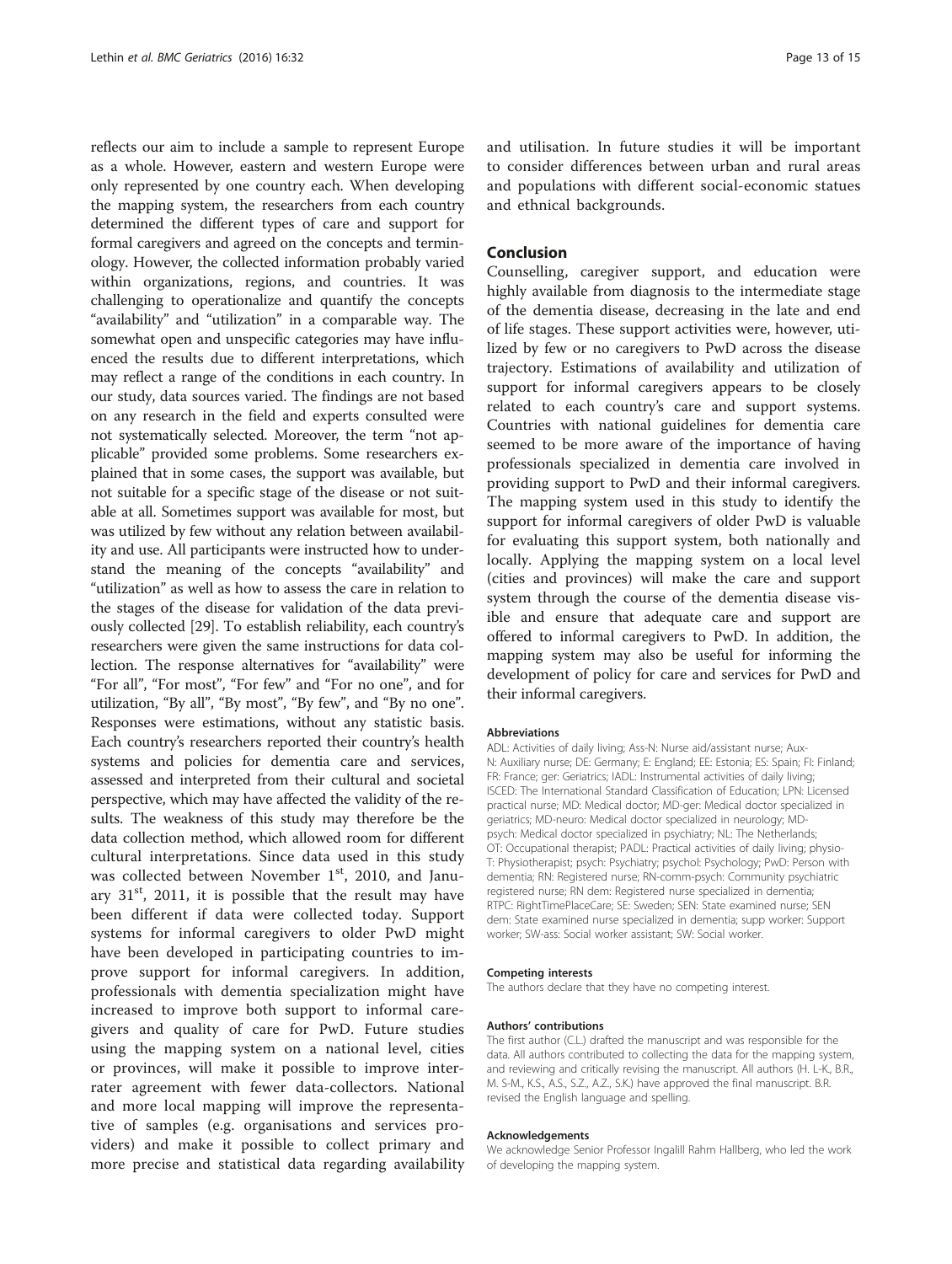### <span id="page-13-0"></span>Funding

We are grateful for financial support from the European Commission, the 7th framework research project, the Greta and Johan Koch Foundation, and the Swedish Institute of Health Sciences.

### Author details

<sup>1</sup> Faculty of medicine, Department of Health Sciences, Lund University, Box 157SE-221 00 Lund, Sweden. <sup>2</sup>Nursing Science, University of Turku, Turku University Hospital, Turku, Finland. <sup>3</sup>Evidence Based Practice Research Centre, Faculty of Health and Social Care, Edge Hill University, Ormskirk, Lancashire, UK. <sup>4</sup> Alzheimer's disease Research and Clinical Centre in Toulouse, University Hospital, Toulouse, France. <sup>5</sup>Department of internal medicine, University of Tartu, Tartu, Estonia. <sup>6</sup>Faculty of Health, School of Nursing Science, Witten/ Herdecke University, Witten, Germany. <sup>7</sup>Department of Health Services Research, Maastricht University, Maastricht, The Netherlands. <sup>8</sup>Hospital Clinic of Barcelona, Barcelona, Spain.

### Received: 10 March 2015 Accepted: 26 January 2016 Published online: 29 January 2016

### References

- 1. Mercier J, Xydia-Charmanta M, Colombo F. Health at a Glance. OECD at a Glance Publications; 2011. [http://www.oecd-ilibrary.org/social-issues](http://www.oecd-ilibrary.org/social-issues-migration-health/health-at-a-glance_19991312)[migration-health/health-at-a-glance\\_19991312.](http://www.oecd-ilibrary.org/social-issues-migration-health/health-at-a-glance_19991312) Accessed 10 March 2015.
- 2. SBU. Vård av personer med demenssjukdom– vad vet vi idag? (Assessing health care interventions. Care for persons with dementia – what do we know today) (in Swedish). Statens beredning för medicinsk utvärdering; 2007. [http://www.sbu.se/upload/Publikationer/Content0/1/Demens\\_2007\\_](http://www.sbu.se/upload/Publikationer/Content0/1/Demens_2007_kommun.pdf) [kommun.pdf](http://www.sbu.se/upload/Publikationer/Content0/1/Demens_2007_kommun.pdf). Accessed 10 March 2015
- 3. Traynor V, Inoue K, Crookes P. Literature review: understanding nursing competence in dementia care. J Clin Nurs. 2011. doi[:10.1111/j.1365-2702.](http://dx.doi.org/10.1111/j.1365-2702.2010.03511.x) 2010.03511 x
- 4. Janevic MR, Connell CM. Racial, ethnic, and cultural differences in the dementia caregiving experience: recent findings. Gerontologist. 2001;41(3):334–47.
- 5. Almberg B, Jansson W. Att vara anhörig till en person med demenssjukdom (To be next of kin to a person with a dementia disease). In: Edberg A-K, editor. Att möta personer med demenssjukdom (To meet persons with a dementia disease) (in Swedish). 1st ed. Lund: Studentlitteratur; 2002. p. 61–81.
- 6. Ward-Griffin C, Hall J, Deforge R, St-Amant O, McWilliam C, Oudshoorn A, et al. Dementia home care resources: how are we managing? J Aging Res. 2012. doi:[10.1155/2012/590724.](http://dx.doi.org/10.1155/2012/590724)
- 7. Schulz R, Belle SH, Czaja SJ, McGinnis KA, Stevens A, Zhang S. Long-term care placement of dementia patients and caregiver health and well-being. JAMA. 2004. doi:[10.1001/jama.292.8.961.](http://dx.doi.org/10.1001/jama.292.8.961)
- 8. European Commission. Definition in formal caregiver. Health-EU, Information on public health 2012. [http://ec.europa.eu/health-eu/care\\_for\\_](http://ec.europa.eu/health-eu/care_for_me/carers/io_en.htm) [me/carers/io\\_en.htm](http://ec.europa.eu/health-eu/care_for_me/carers/io_en.htm). Accessed 10 March 2015.
- 9. Moise P, Schwarzinger M, Um MY. Dementia Care in 9 OECD Countries: A Comparative Analysis. OECD Health Working Papers; 2004. No. 13. [http://www.](http://www.oecd.org/els/health-systems/33661491.pdf) [oecd.org/els/health-systems/33661491.pdf](http://www.oecd.org/els/health-systems/33661491.pdf) Accessed 22 December 2015.
- 10. The National Board of Health and Welfare. Nationella riktlinjer för vård och omsorg vid demenssjukdom 2010 – stöd för styrning och ledning. (National Guidelines for Care in cases of Dementia) (in Swedish). Västra Aros: Västerås Edita; 2010.
- 11. Brodaty H, Donkin M. Family caregivers of people with dementia. Dialogues Clin Neurosci. 2009;11(2):217–28.
- 12. Zwaanswijk M, Peeters JM, van Beek AP, Meerveld JH, Francke AL. Informal caregivers of people with dementia: problems, needs and support in the initial stage and in subsequent stages of dementia: a questionnaire survey. Open Nurs J. 2013. doi:[10.2174/1874434601307010006.](http://dx.doi.org/10.2174/1874434601307010006)
- 13. Schulz R, Martire LM. Family caregiving of persons with dementia. Prevalence, health effects, and support strategies. Am J Geriatr Psychiatry. 2004;12:240–9.
- 14. Alzheimer's Disease International. World Alzheimer Report. The global economic impact of dementia. 2010. [http://www.alz.co.uk/research/files/](http://www.alz.co.uk/research/files/WorldAlzheimerReport2010.pdf) [WorldAlzheimerReport2010.pdf](http://www.alz.co.uk/research/files/WorldAlzheimerReport2010.pdf). Accessed 10 March 2015.
- 15. Afram B, Stephan A, Verbeek H, Bleijlevens MH, Suhonen R, Sutcliffe C, et al. Reasons for institutionalization of people with dementia: informal caregiver reports from 8 European countries. J Am Med Dir Assoc. 2014. doi[:10.1016/j.](http://dx.doi.org/10.1016/j.jamda.2013.09.012) [jamda.2013.09.012](http://dx.doi.org/10.1016/j.jamda.2013.09.012).
- 
- 16. Sansoni J, Anderson KH, Varona LM, Varela G. Caregivers of Alzheimer's patients and factors influencing institutionalization of loved ones: some considerations on existing literature. Annali di Igieni. 2013. doi:[10.7416/ai.](http://dx.doi.org/10.7416/ai.2013.1926) [2013.1926](http://dx.doi.org/10.7416/ai.2013.1926).
- 17. Zabalegui A, Bover A, Rodriquez E, Cabrera E, Diaz M, Gallart A, et al. Informal caregiving: perceived needs. Nurs Sci Q. 2008. doi:[10.1177/](http://dx.doi.org/10.1177/0894318408314978) [0894318408314978](http://dx.doi.org/10.1177/0894318408314978).
- 18. Genet N, Boerma WG, Kringos DS, Bouman A, Francke AL, Fagerström C, et al. Home care in Europe: a systematic literature review. BMC Health Serv Res. 2011;11:207. doi[:10.1186/1472-6963-11-207](http://dx.doi.org/10.1186/1472-6963-11-207).
- 19. Dorin L, Turner SC, Beckmann L, große Schlarmann J, Faatz A, Metzing S, et al. Which need characteristics influence healthcare service utilization in home care arrangements in Germany? BMC Health Serv Res. 2014; doi: [10.1186/1472-6963-14-233](http://dx.doi.org/10.1186/1472-6963-14-233).
- 20. Sotsiaalministeerium (Ministry of Social Affairs) (in Finnish). The policy of elderly in Estonia. [<http://www.sm.ee/eng/for-you/the-aged.html>] Accessed 14 March 2014.
- 21. Colombo F, Llena-Nozal A, Mercier J, Tjadens F. Help wanted? Providing and Paying for Long-Term Care. OECD 2011. [https://www.sm.ee/en/aged.](https://www.sm.ee/en/aged) Accessed 10 March 2015.
- 22. Parker D, Mills S, Abbey J. Effectiveness of interventions that assist caregivers to support people with dementia living in the community: a systematic review. Int J Evid Based Healthc. 2008. doi:[10.1111/j.1744-](http://dx.doi.org/10.1111/j.1744-1609.2008.00090.x) [1609.2008.00090.x](http://dx.doi.org/10.1111/j.1744-1609.2008.00090.x).
- 23. Zabalegui A, Hamers JP, Karlsson S, Leino-Kilpi H, Renom-Guiteras A, Saks K, et al. Best practices interventions to improve quality of care of people with dementia living at home. Patient Educ Couns. 2014. doi[:10.1016/j.pec.2014.](http://dx.doi.org/10.1016/j.pec.2014.01.009.Epub2014Jan30) [01.009.Epub2014Jan30.](http://dx.doi.org/10.1016/j.pec.2014.01.009.Epub2014Jan30)
- 24. Pinquart M, Sorensen S. Helping caregivers of persons with dementia: which interventions work and how large are their effects? Int Psychogeriatr. 2006. doi[:10.1017/s1041610206003462](http://dx.doi.org/10.1017/s1041610206003462).
- 25. Suhonen R, Stolt M, Koskennimei J, Leino-Kilpi H. Right for knowledge the perspective of significant others of persons with memory disorders. Scand J of Caring Sci. 2014. doi:[10.1111/scs.12132](http://dx.doi.org/10.1111/scs.12132).
- 26. De Jong JD, Boersma F. Dutch psychogeriatric day-care centers: a qualitative study of the needs and wishes of carers. Int Psychogeriatr. 2009;21:268–77.
- 27. Alzheimer's Disease International. An analysis of long-term care for dementia. 2013. [http://www.alz.co.uk/research/world-report-2013.](http://www.alz.co.uk/research/world-report-2013) Accessed 10 March 2015.
- Verbeek H, Meyer G, Leino-Kilpi H, Zabalegui A, Hallberg IR, Saks K, et al. A European study investigating patterns of transition from home care towards institutional dementia care: the protocol of a RightTimePlaceCare study. BMC Public Health. 2012; doi: [10.1186/1471-2458-12-68.](http://dx.doi.org/10.1186/1471-2458-12-68)
- 29. Hallberg IR, Leino-Kilpi H, Meyer G, Raamat K, Soto Martin M, Sutcliffe C, et al. Dementia care in eight European countries; developing a mapping system to explore systems. J Nurs Scholarship. 2013. doi[:10.1111/jnu.12046](http://dx.doi.org/10.1111/jnu.12046).
- 30. Hallberg IR, Cabrera E, Jolley D, Raamat K, Renom-Guiteras A, Verbeek H, et al. Professional care providers in dementia care in eight European countries; their training and involvement in early dementia stage and in home care. Dementia 2014; [Epub ahead of print].
- 31. International Standard Classification of Education (ISCED). UNESCO 2011. <http://www.uis.unesco.org/Education/Documents/isced-2011-en.pdf>. Accessed 10 March 2015.
- 32. Bökberg C, Ahlström G, Leino-Kilpi H, Soto-Martin ME, Cabrera E, Verbeek H, et al. Care and service at home for persons with dementia in europé. J Nurs Scholarsh. 2015;47(5):407–16. doi[:10.1111/jnu.12158.](http://dx.doi.org/10.1111/jnu.12158) Epub 2015 Aug 7.
- 33. Levesque JF, Harris MF, Rusell G. Patient-centred access to health care: conceptualising access at the interface of health systems and populations. Int J Equity Health. 2013. doi:[10.1186/1475-9276-12-18.](http://dx.doi.org/10.1186/1475-9276-12-18)
- 34. Morgan DG, Walls-Ingram S, Cammer A, O'Connell ME, Crossley M, Dal Bello-Haas V, et al. Informal caregivers' hopes and expectations of a referral to a memory clinic. Soc Sci Med. 2014; doi: 10.1016 2013.11.023. Epub 2013 Nov 23.
- 35. Stockwell-Smith G, Kellett U, Moyle W. Why carers of frail older people are not using available respite services: an Australian study. J Clin Nurs. 2010. doi[:10.1111/j.1365-2702.2009.03139.x](http://dx.doi.org/10.1111/j.1365-2702.2009.03139.x).
- 36. Phillipson L, Magee C, Jones CS. A review of the factors associated with the non-use of respite services by carers of people with dementia: implications for policy and practice. Health Soc Care Community. 2013. doi[:10.1111/hsc.12036](http://dx.doi.org/10.1111/hsc.12036).
- 37. You EC, Dunt D, Doyle C, Hsueh A. Effects of case management in community aged care on client and carer outcomes: a systematic review of randomized trials and comparative observational studies. BMC Health Serv Res. 2012. doi:[10.1186/1472-6963-12-395.](http://dx.doi.org/10.1186/1472-6963-12-395)